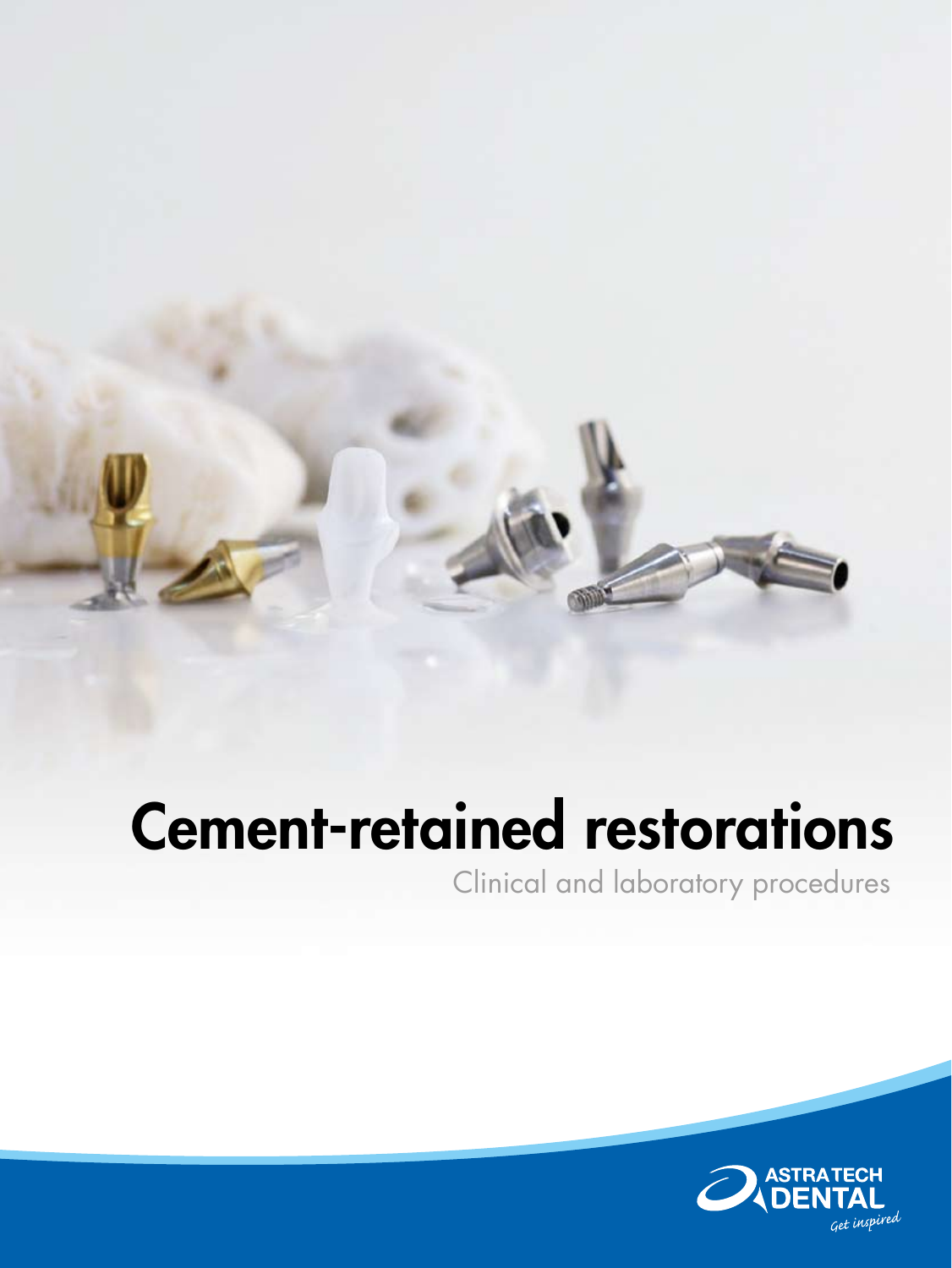

### Welcome to the world of Astra Tech Dental

Our goal is to provide you with The freedom of unlimited possibilities™ when it comes to implant therapy. We develop products and solutions to help make your job as simple as possible but we never compromise on reliable long-term function and esthetics.

The Astra Tech Implant System™ is developed with a biological and biomechanical approach. Every detail is carefully designed to fit together and work in harmony with each other and with nature. The excellent long-term results of our implant system have been proven in numerous clinical studies.

To support you in the use of The Astra Tech Implant System, we offer education seminars, training programs and materials for you and all members of your treatment team. This manual provides a step-by-step overview for cement-retained restorations.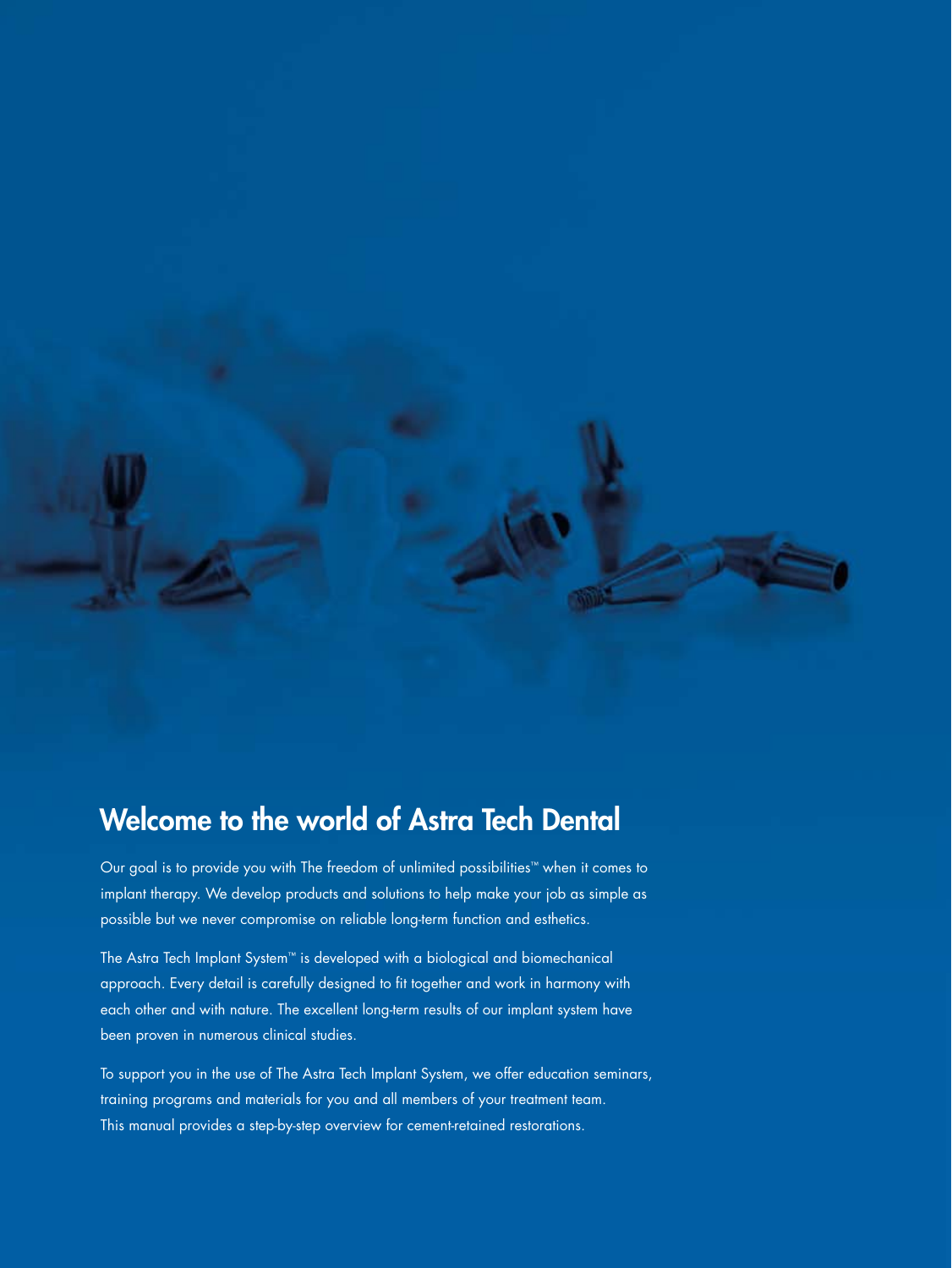### **Contents**

Clinical and laboratory procedures for cement-retained restorations utilizing the Astra Tech Implant System™.

This manual is designed for use by dental professionals who have undergone at least basic prosthetic and in-clinic implant training. Staying current on the latest trends and treatment techniques in implant dentistry through continued education is the responsibility of the clinician.

| Considerations and implant overview <b>manually considerations</b> 6 |  |
|----------------------------------------------------------------------|--|
| Abutment selection <b>Election</b> 7                                 |  |
| <b>Try-in abutments</b> 28                                           |  |
| <b>Temporary restoration</b>                                         |  |
|                                                                      |  |
|                                                                      |  |
|                                                                      |  |
| Implant-level impression <b>Election</b> 23                          |  |
| Permanent implant restoration                                        |  |
|                                                                      |  |
|                                                                      |  |
| TiDesign <sup>™</sup> 25                                             |  |
| ZirDesign <sup>™</sup> 28                                            |  |
|                                                                      |  |
|                                                                      |  |
| Cleaning and sterilization procedures <b>Manual</b> 37               |  |
|                                                                      |  |
|                                                                      |  |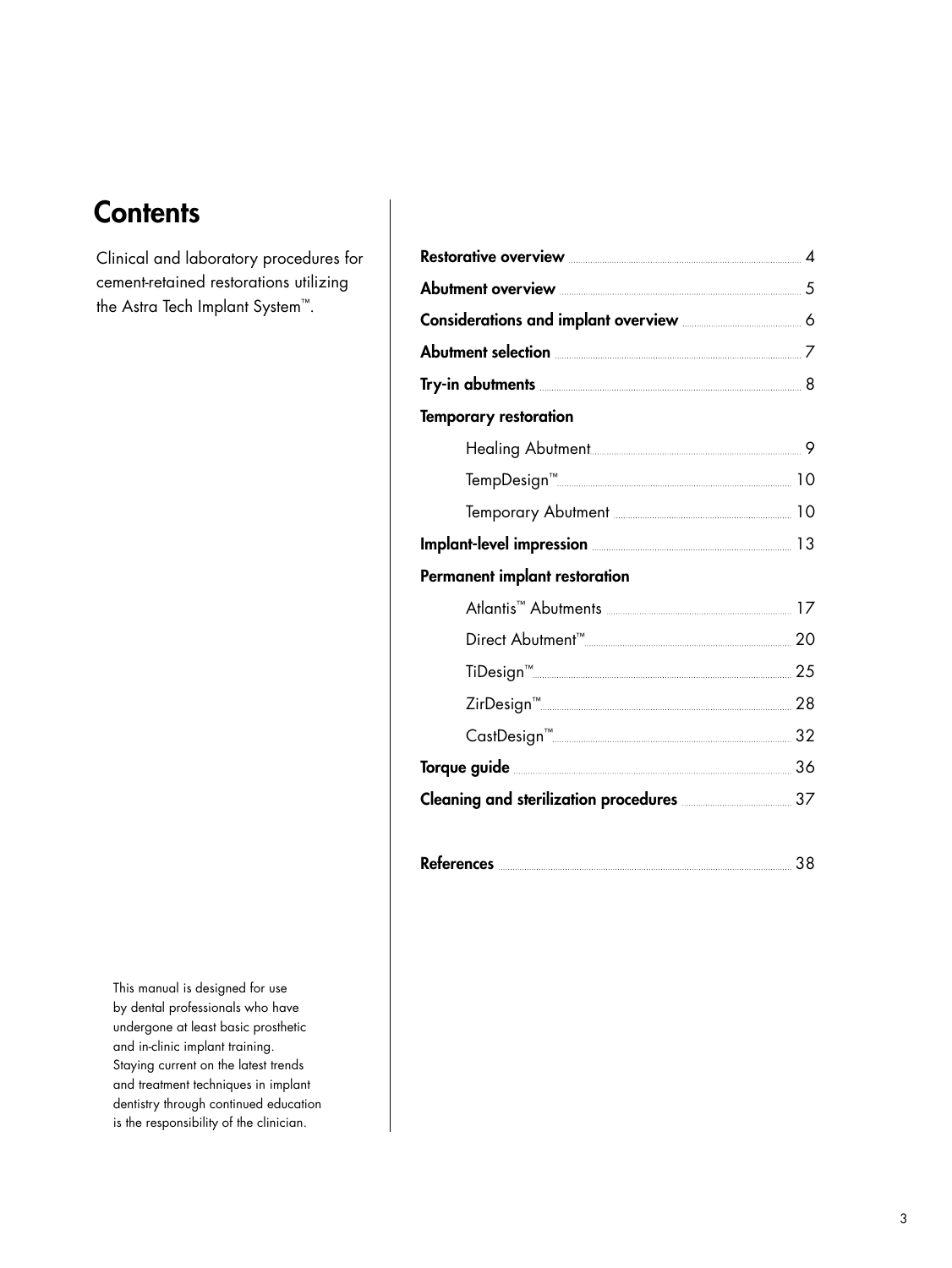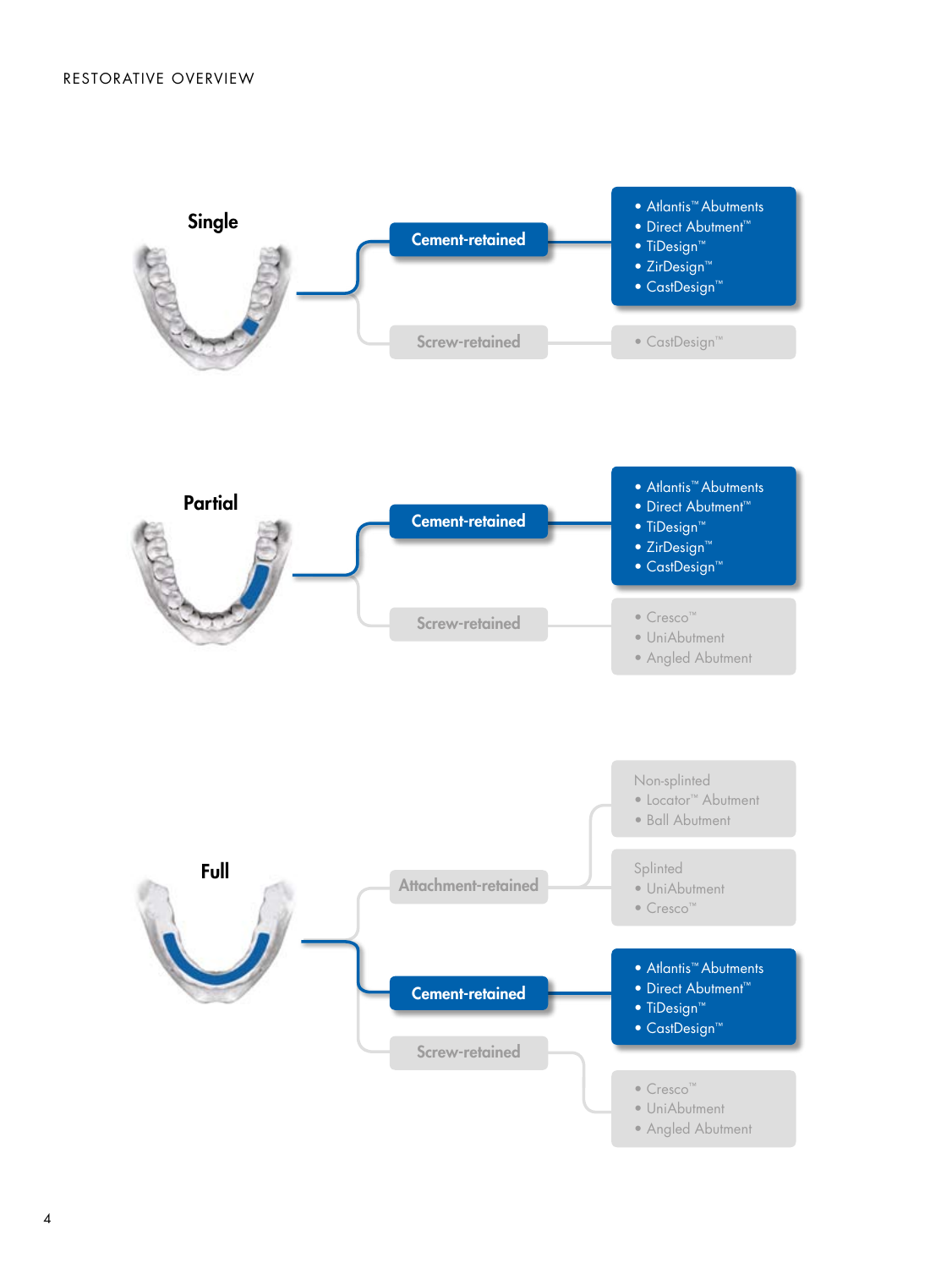#### Abutment OVERVIEW

| Abutments designed for<br>implant-level impression                                                                                                                | Indications and intended use                                                                                                                                                                          | <b>Features and benefits</b>                                                                                                                                               | Page |
|-------------------------------------------------------------------------------------------------------------------------------------------------------------------|-------------------------------------------------------------------------------------------------------------------------------------------------------------------------------------------------------|----------------------------------------------------------------------------------------------------------------------------------------------------------------------------|------|
| <b>Atlantis<sup>™</sup> Abutments</b> – titanium<br>Atlantis <sup>™</sup> Abutments - GoldHue™<br>Atlantis <sup>™</sup> Abutments - zirconia,<br>white and shaded | • Single, partial and fully edentulous<br>situations<br>• All positions in the mouth                                                                                                                  | • Patient-specific abutment uniquely<br>designed from the final tooth shape<br>• Available for all major implant<br>systems                                                | 17   |
| TiDesign™<br>Titanium                                                                                                                                             | • Single, partial and fully edentulous<br>situations<br>• All positions in the mouth                                                                                                                  | • Pre-designed and for easy<br>customization<br>• Straight and angled versions<br>available                                                                                | 25   |
| ZirDesign™<br>Zirconia                                                                                                                                            | • Single and partial edentulous<br>situations<br>• Anterior, canine and premolar                                                                                                                      | • Pre-designed and for easy<br>customization<br>• Straight and angled versions<br>available                                                                                | 28   |
| CastDesign™<br>Base: Non oxidizing gold alloy<br>Cylinder: PMMA burnout plastic                                                                                   | • Single, partial and fully edentulous<br>situations<br>• All positions in the mouth<br>• Cement-retained single crown and<br>bridge restorations<br>• One-piece screw-retained single<br>restoration | • Abutment for laboratory<br>customization<br>• Compensation for up to 30°<br>angulation                                                                                   | 32   |
| Abutments designed for<br>abutment-level impression                                                                                                               | Indications and intended use                                                                                                                                                                          | <b>Features and benefits</b>                                                                                                                                               |      |
| Direct Abutment™<br>Titanium                                                                                                                                      | • Single, partial and fully edentulous<br>situations<br>• All positions in the mouth                                                                                                                  | • Handling just like conventional<br>crown and bridge technique<br>• API <sup>™</sup> (All Parts Included) kit<br>available for both clinical and<br>laboratory procedures | 20   |
| Abutments for<br><b>Temporization</b>                                                                                                                             | Indications and intended use                                                                                                                                                                          | <b>Features and benefits</b>                                                                                                                                               |      |
| TempDesign™<br><b>Base: Titanium</b><br>Cylinder: PEEK plastic                                                                                                    | • Single, partial and fully edentulous<br>situations<br>• All positions in the mouth<br>• Cement- and screw-retained<br>temporary restorations                                                        | • Simplifies chairside temporization<br>· Biocompatible tooth-colored<br>material                                                                                          | 10   |
| <b>Temporary Abutment</b><br>Titanium                                                                                                                             | • Single, partial and fully edentulous<br>situations<br>• All positions in the mouth<br>• Cement- and screw-retained<br>temporary restorations                                                        | • Ideal for long-term temporization                                                                                                                                        | 10   |

#### Laboratory Abutment Screw

Avoid usage and wear of the clinical screw and ensure that an uncompromized screw is used in the clinical situation by using the Laboratory Abutment Screw for laboratory procedures.

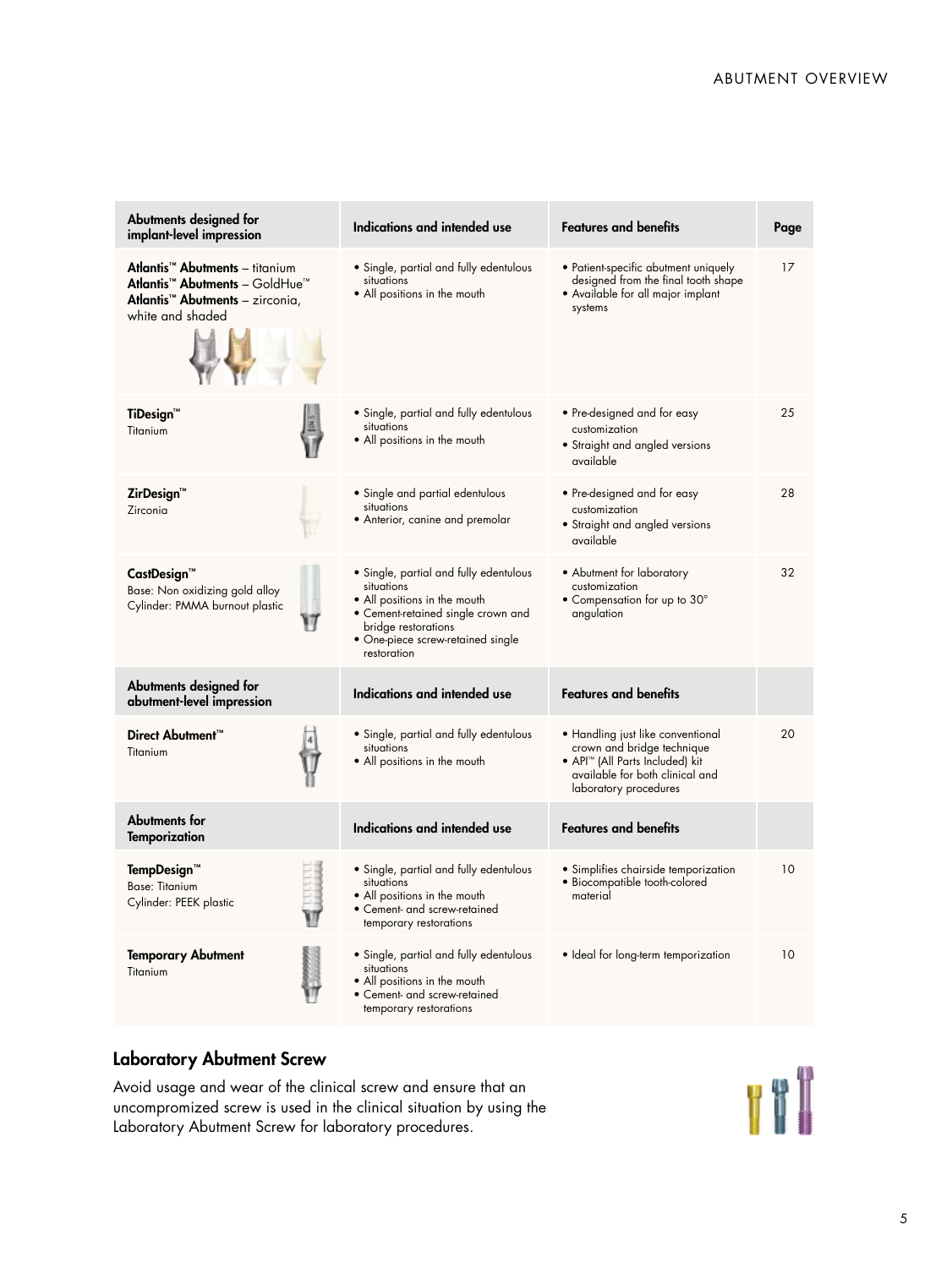### Implant overview

The OsseoSpeed™ TX implants have been developed and extensively documented for both oneand two-stage surgical procedures. All Astra Tech implants are designed to allow for indexing. The Conical Seal Design™ of the Astra Tech Implant System™ allows for a strong and stable implantabutment connection.

#### Intended use

- In replacing missing teeth in single or multiple unit applications within the mandible or maxilla
- Indicated for immediate placement in extraction sites and partially or completely healed alveolar ridge situations
- Especially indicated for use in soft bone applications where implants with other implant surface treatments may be less effective
- Suitable for immediate loading\* in all indications, except in single tooth situations in soft bone (type IV) where implant stability may be difficult to obtain and immediate loading may not be appropriate \*Immediate loading of single-tooth restorations with OsseoSpeed™ TX Implant 4.0 S – 6 mm is not recommended.

It is important that the clinician takes loading conditions into consideration when determining the number and spacing of short implants. Considering the reduced bone support provided by short implants, it is important for the purpose of early diagnosis and treatment that the clinician closely monitor soft tissue and supporting bone health status by means of probing and radiographic evaluation when indicated.

From a mechanical strength point of view it is recommended to always place as wide an implant as possible. This is particularly important in the posterior regions of the jaws where loading forces are high and considerable bending moments could be generated.

| OsseoSpeed <sup>"</sup> TX Implant | 3.0 <sub>S</sub><br>$3.0 \text{ mm}$<br>$1.7 \text{ mm}$                                                                                                | 3.5S<br>$3.5$ mm<br>$1.9$ mm                                                                                                   | 4.0 S<br>$4.0$ mm<br>$2.4 \text{ mm}$                                                                                                                                                                        | 4.5<br>$4.5$ mm<br>$1.9$ mm                                       | 5.0<br>5.0 <sub>mm</sub><br>$2.4 \text{ mm}$                      | 5.0S<br>$5.0 \text{ mm}$<br>$3.2 \text{ mm}$                                                                                                                                                                                                      |
|------------------------------------|---------------------------------------------------------------------------------------------------------------------------------------------------------|--------------------------------------------------------------------------------------------------------------------------------|--------------------------------------------------------------------------------------------------------------------------------------------------------------------------------------------------------------|-------------------------------------------------------------------|-------------------------------------------------------------------|---------------------------------------------------------------------------------------------------------------------------------------------------------------------------------------------------------------------------------------------------|
| ndications                         | For replacement of<br>maxillary laterals and<br>mandibular central and<br>lateral incisors when<br>there is not enough<br>space for a wider<br>implant. | In all positions in the<br>jaws.<br>Single tooth to full<br>arch.                                                              | In all positions in the<br>jaws.<br>Single tooth to full<br>arch.                                                                                                                                            | In all positions in the<br>jaws.<br>Single tooth to full<br>arch. | In all positions in the<br>jaws.<br>Single tooth to full<br>arch. | In all positions in the<br>jaws. Especially indicat-<br>ed for wide ridges and<br>large edentulous spaces<br>and for increased stabil-<br>ity in extraction sockets<br>when doing immediate<br>implant installation<br>Single tooth to full arch. |
| Note                               | It is recommended<br>that when possible, a<br>wider implant is used.                                                                                    | For single-standing,<br>non-splinted<br>restorations in the<br>molar regions, the use<br>of a wider implant is<br>recommended. | OsseoSpeed™ TX<br>Implant $4.0 S - 6$ mm<br>should only be used<br>when there is not<br>enough space for<br>a longer implant.<br>Immediate loading<br>of single tooth<br>restorations is not<br>recommended. |                                                                   |                                                                   |                                                                                                                                                                                                                                                   |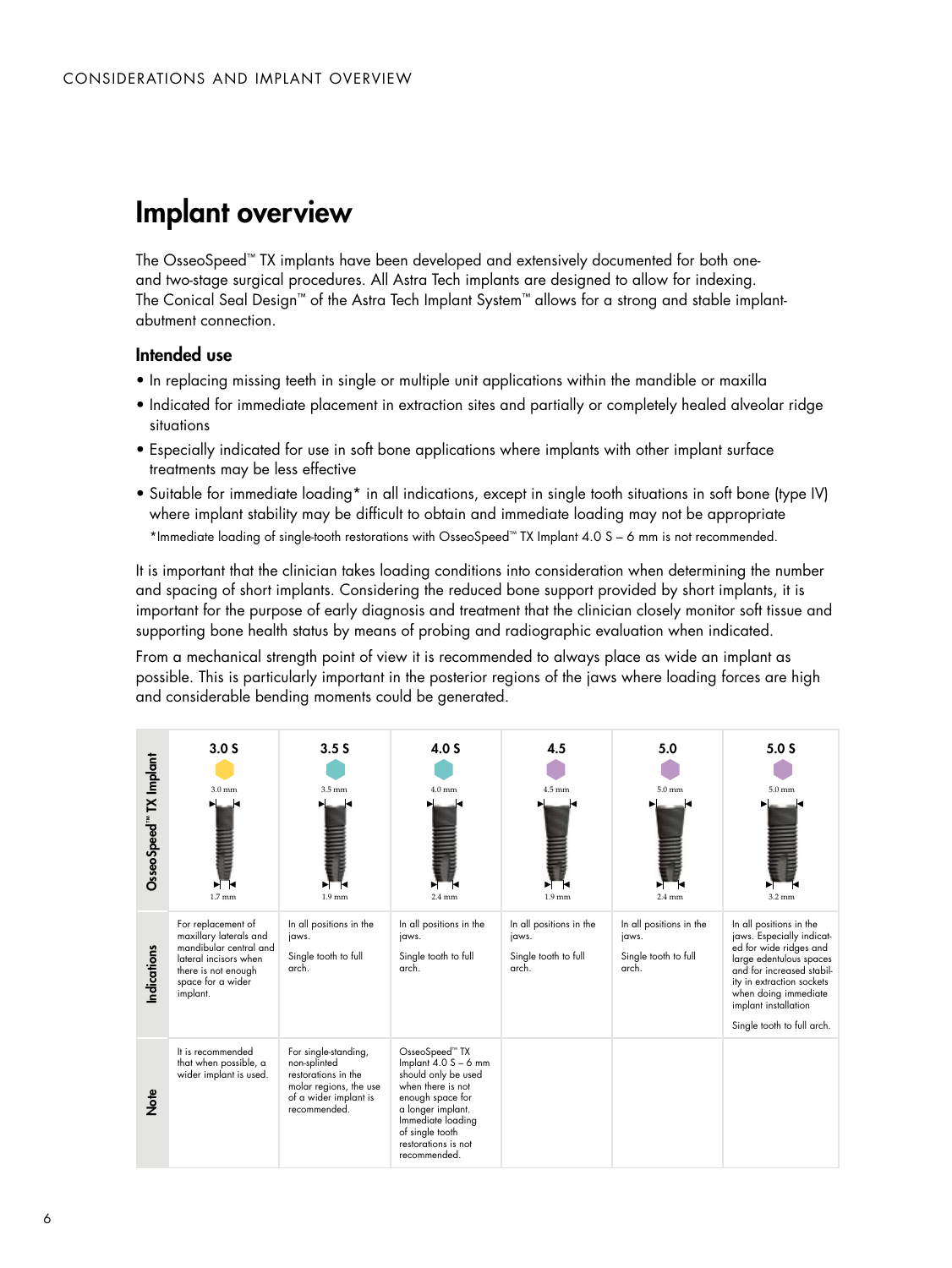### Abutment selection

Astra Tech Implant System™ includes a wide range of abutments designed to successfully meet all implant indications. In addition to simply supporting the crown, the abutments are designed to:

- Minimize the risk for overload and fractures by transferring forces to the implant
- Establish and maintain healthy connective tissue and epithelial attachment
- Resolve dimensional and geometric discrepancies between the crown and implant

#### Factors to consider when choosing an abutment:

- Single tooth, partial or full fixed bridge
- Type of restoration
- Implant-level or abutment-level impression
- Anterior or posterior region
- Esthetic demands
- Implant angulations
- Tissue conditions
- Occlusal interproximal space
- Adjacent teeth and roots

### Measuring system

The measuring system is straightforward and easy to use. All measurements are indicated in millimeters and the starting point is always at the implant-level starting at 0 mm.

A complete range of screwdrivers and instruments needed for the prosthetic procedures are available.







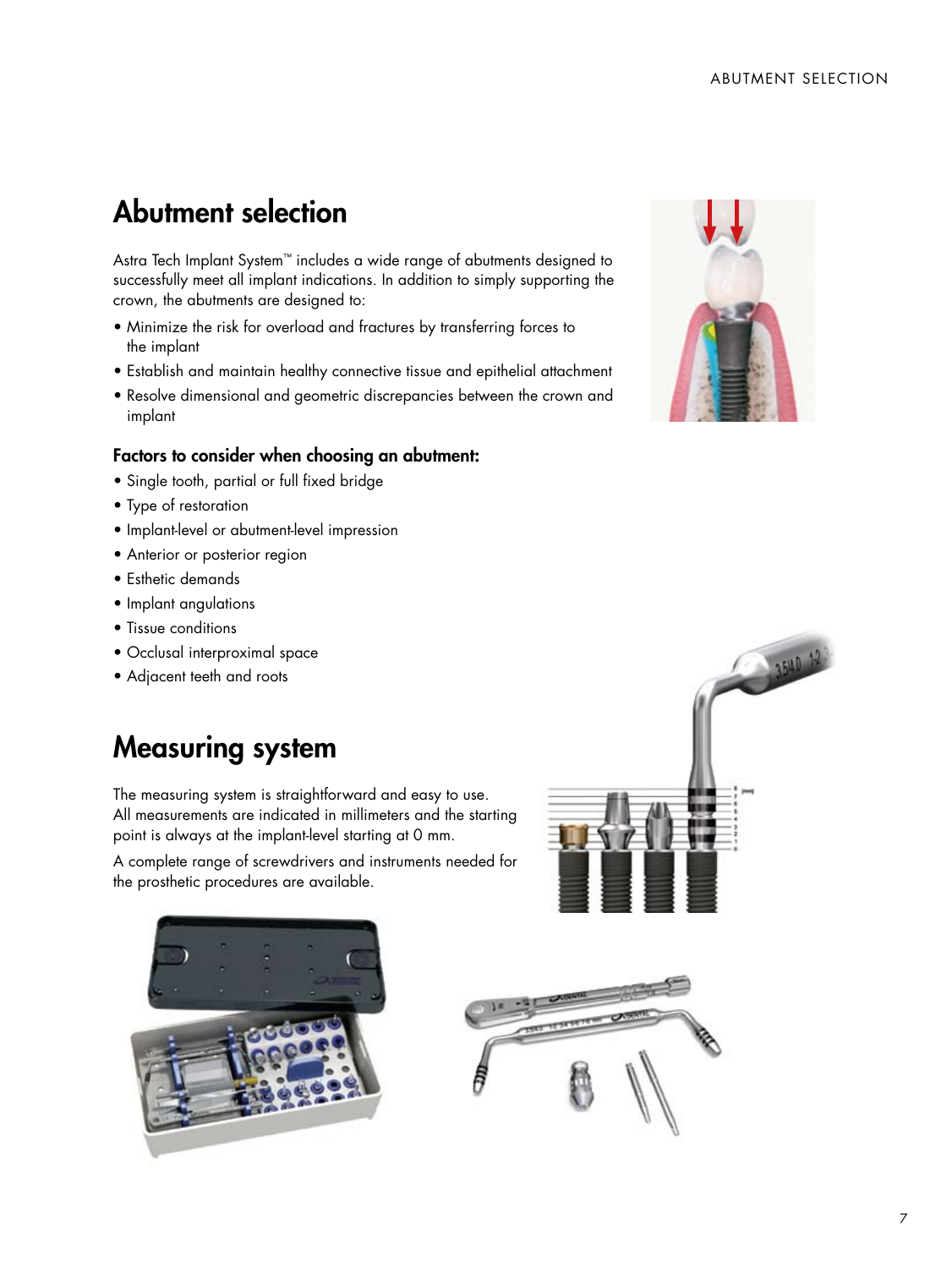### Try-in abutments

Try-in abutments are available for TiDesign™\*/ZirDesign™ abutments and Direct Abutment™. They help to simplify appropriate abutment selection and restorative planning for both the clinician and the dental technician.

For easy identification, try-in abutments are color-coded and marked with size and height. Try-in components are designed to seat into implants and implant replicas with a friction fit.

*\*Not available for 3.0 S (X-Small connection; yellow)*

#### Indications and intended use

- For appropriate abutment selection
- Simplifies planning for the restoration



#### Clinical planning

Use the try-in abutments to select the most appropriate abutment for clinical use.

Note: When using try-in abutments in a clinical situation, it is recommended that the abutments are secured (e.g. with dental floss) as a precautionary measure.

Try-in abutments are reusable after proper cleaning and sterilization.



#### Model planning

Select the appropriate abutment for clinical use by using try-in abutments with the Implant Replica.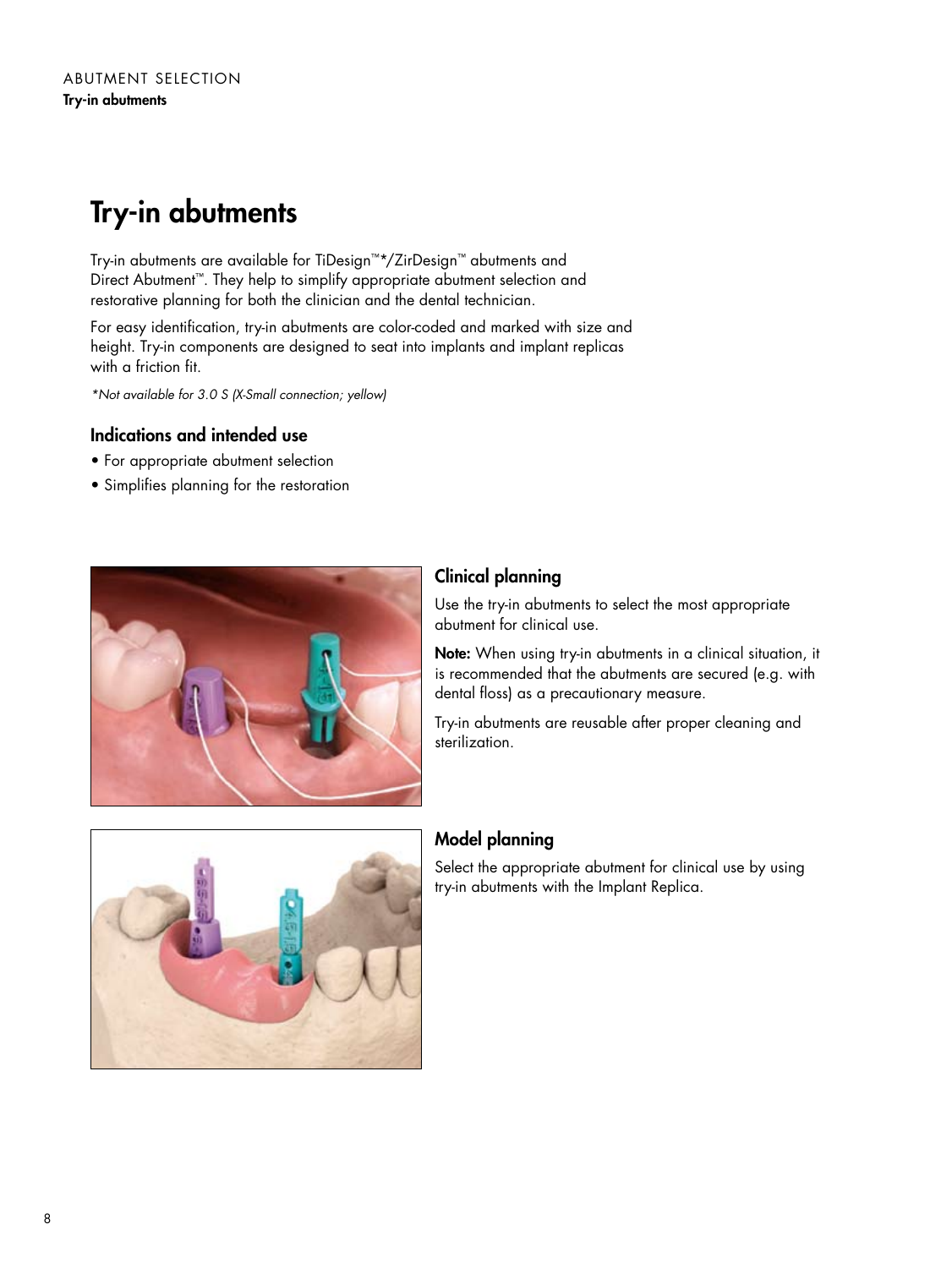### Healing Abutment

Healing Abutment is a solid, one-piece component, designed to support optimal esthetic results. The abutment is used for soft tissue contouring during the healing phase and can be used for both one- and two-stage surgery.

Healing Abutments can be used in combination with removable temporization.

#### One-stage surgery

Place a Healing Abutment at time of implant installation. After healing, replace the healing abutment with a temporary or permanent abutment.

#### Two-stage surgery

Place a Cover Screw at time of implant installation and suture the soft tissue. After appropriate healing period the healing abutment is placed at a second surgical procedure. From here on continue as for One-stage surgery.

#### Indications and intended use

- All positions in the mouth
- For intermediate use only



Marked with lines to identify connection size. 3.0 – marked with 1 line 3.5/4.0 – marked with 2 lines  $4.5/5.0$  – marked with 3 lines



Install the Healing Abutment with the Hex Screwdriver using light finger force.

Recommended torque:

- Manual
- Manual
- Manual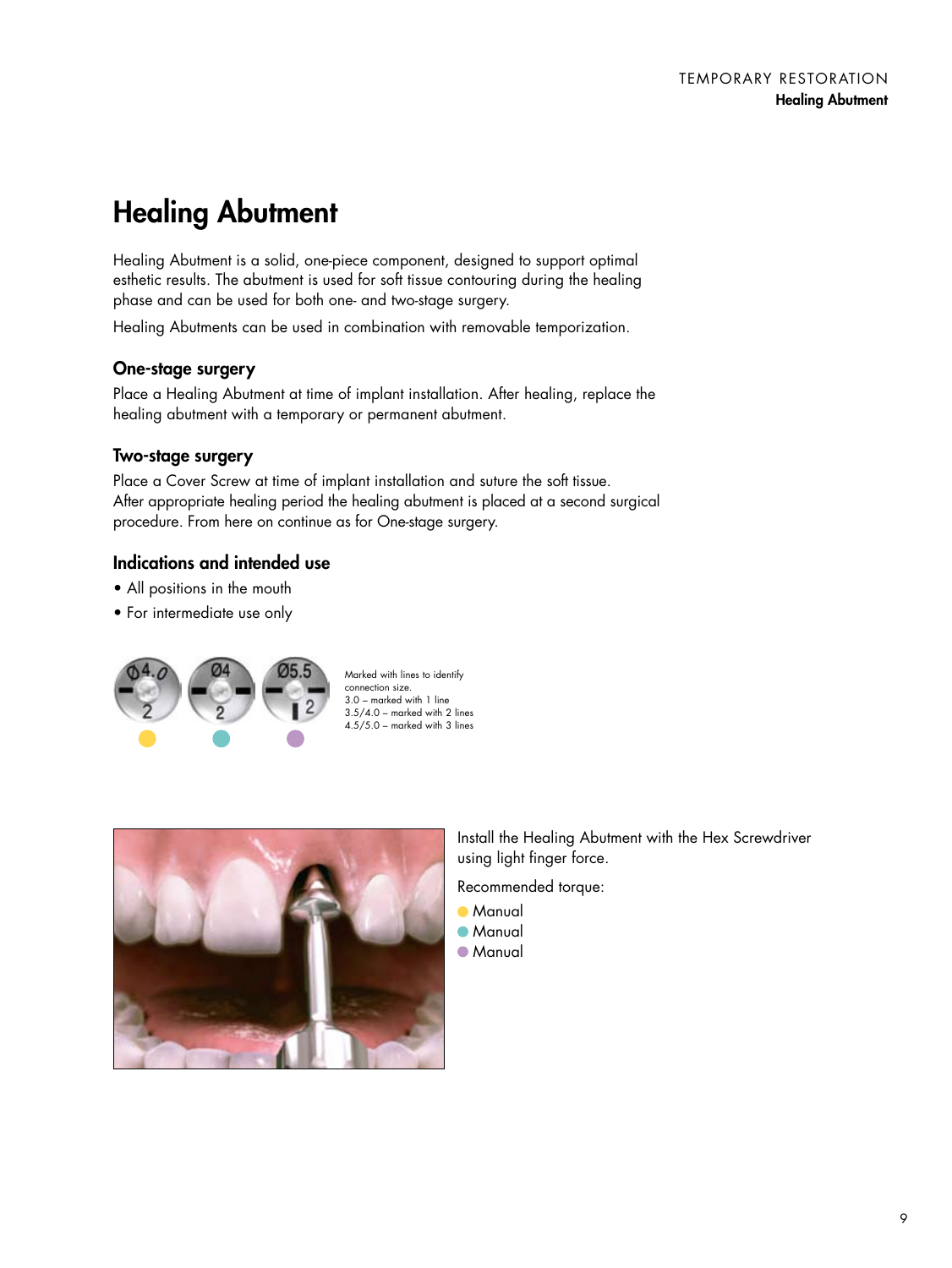### TempDesign™/Temporary Abutment

TempDesign™ and Temporary Abutments are two-piece components that function as customized bases for temporary, implant-level constructions. By using one of these abutments, the soft tissue can be sculptured for an esthetic final result.

TempDesign can be easily customized chairside by the clinician or in the laboratory by the dental technician. In most cases, the Temporary Abutment is customized by the dental technician. In order to support optimal soft tissue sculpturing and avoid unnecessary interference with biological processes, the customized design of these abutments should be as close to the final restoration as possible.

#### Indications and intended use

- Single, partial and fully edentulous situations
- All positions in the mouth
- Cement- and screw-retained restorations

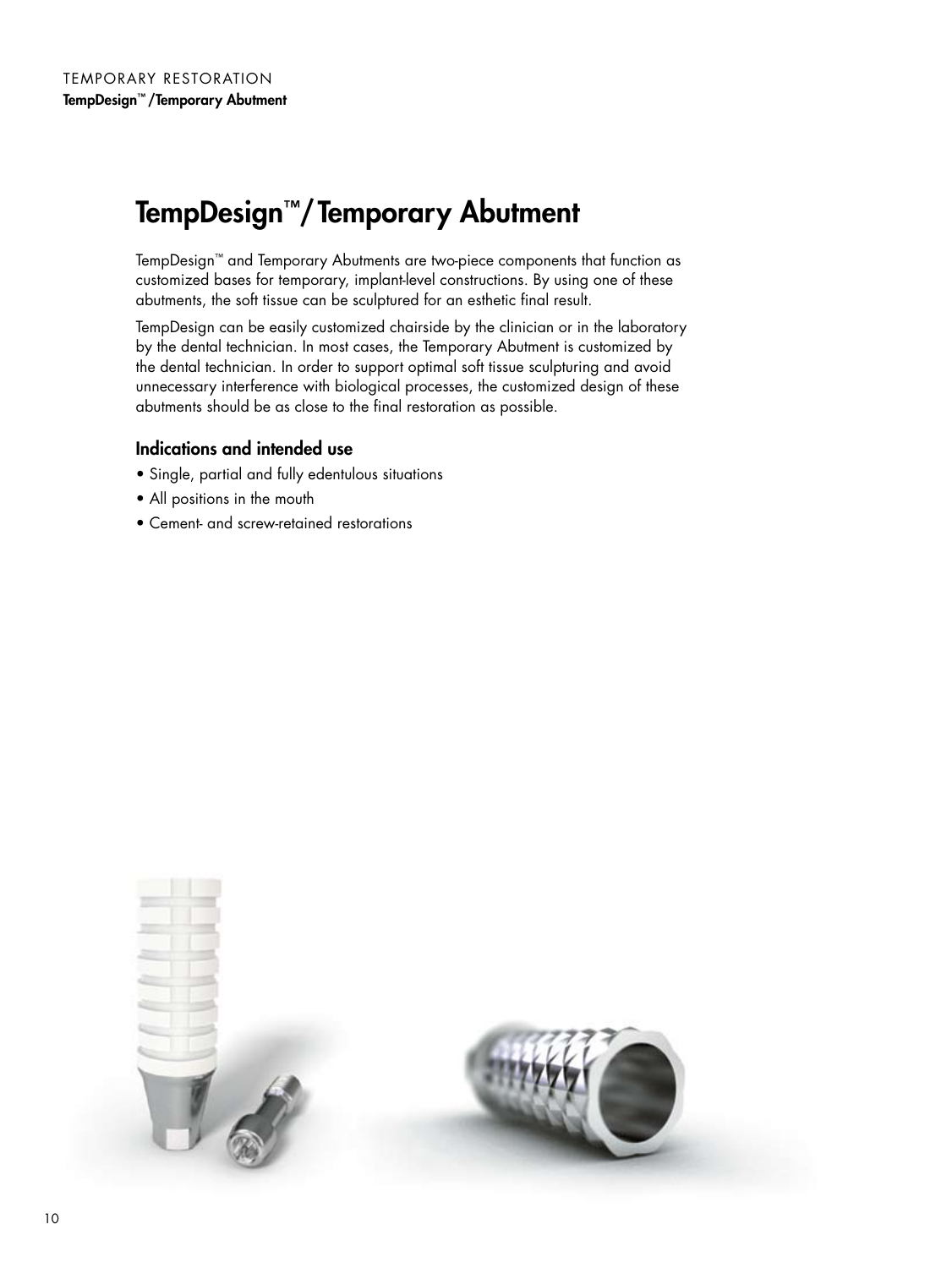#### Temporary Restoration TempDesign™



#### Fabrication of a provisional crown

Adjust the TempDesign™ and build the provisional crown chairside using composite material or use a prefabricated tooth and acrylic.



#### Finishing

Use a Guide Pin to create the abutment screw access hole. Finalize the temporary crown.

Note: For optimal soft tissue healing, polish the surface until it is smooth.



#### **Installation**

Seat the temporary restoration into the implant. Use the Hex Screwdriver or Torque Wrench to secure and tighten with the abutment screw at the recommended torque of:

• 15 Ncm

• 15 Ncm



#### Covering the screw access hole

Cover the screw head with rubber or cotton and block the screw access hole with a suitable material such as composite.

Note: Cementation of a temporary restoration can be an option in cases where the screw access hole is in an unfavorable position.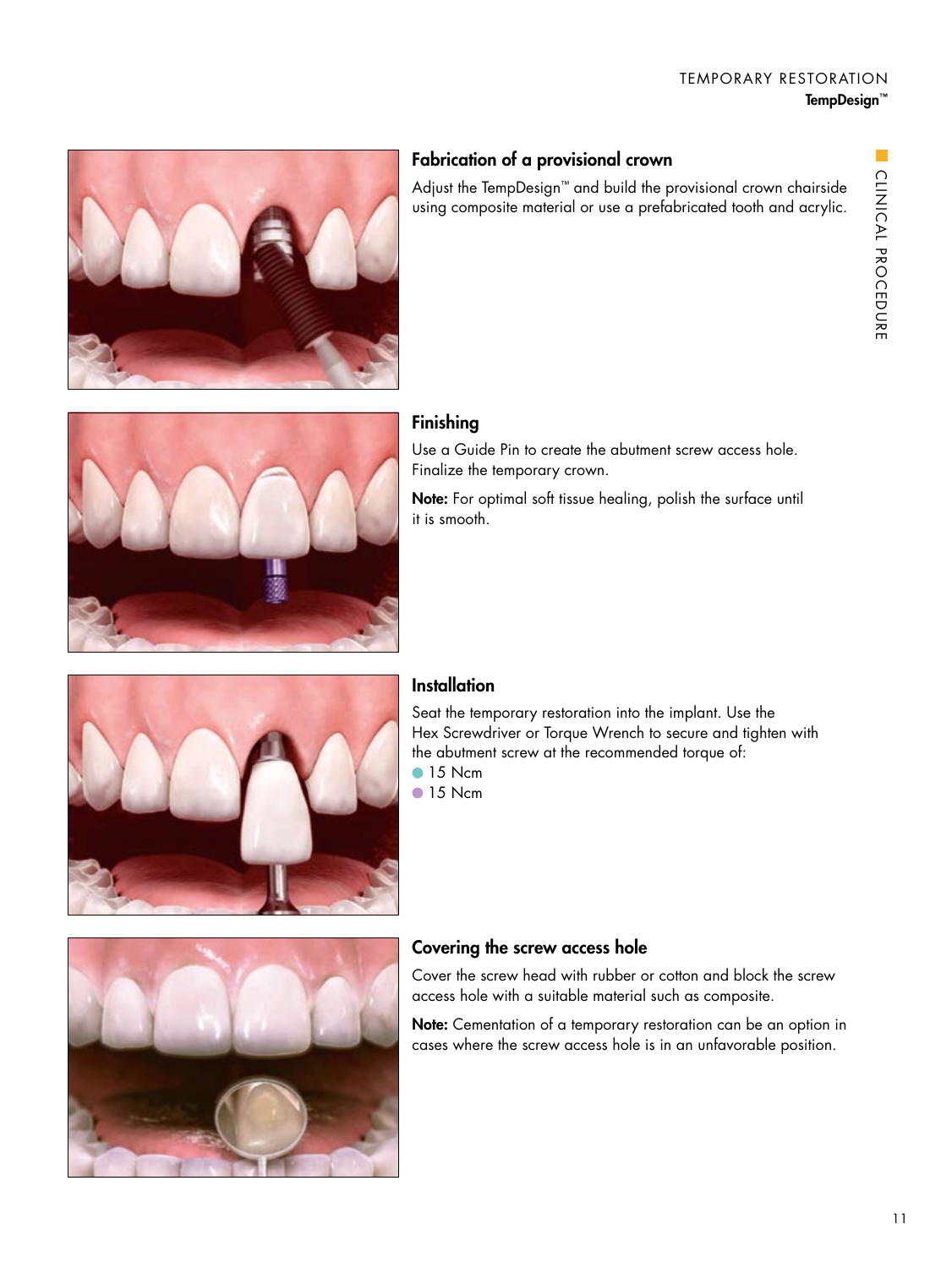

#### Abutment planning

Place the Temporary Abutment in the model using a Laboratory Abutment Screw and Hex Screwdriver. Check the orientation and occlusal clearance.

Mark the abutment where modifications are needed.



#### Modification

Using a Laboratory Abutment Screw, seat the abutment into an Implant Replica and mount it in a Grinding Handle for easy handling. Modify the Temporary Abutment as needed for the clinical situation.

Note: Make sure not to damage the conical part of the abutment during modification.



#### Fabrication

Cover the Temporary Abutment with opaque material. Build up with composite or attach the prefabricated tooth and fill with acrylic material.

Use a Guide Pin to create the abutment screw access hole.



### Finishing

Grind, polish and finalize the temporary restoration.

Note: Use a Laboratory Abutment Screw when fabricating the temporary restoration. Replace with a clinical abutment screw for placement of the temporary abutment in the clinical situation.

Recommended torque:

- 15 Ncm
- 15 Ncm
- 15 Ncm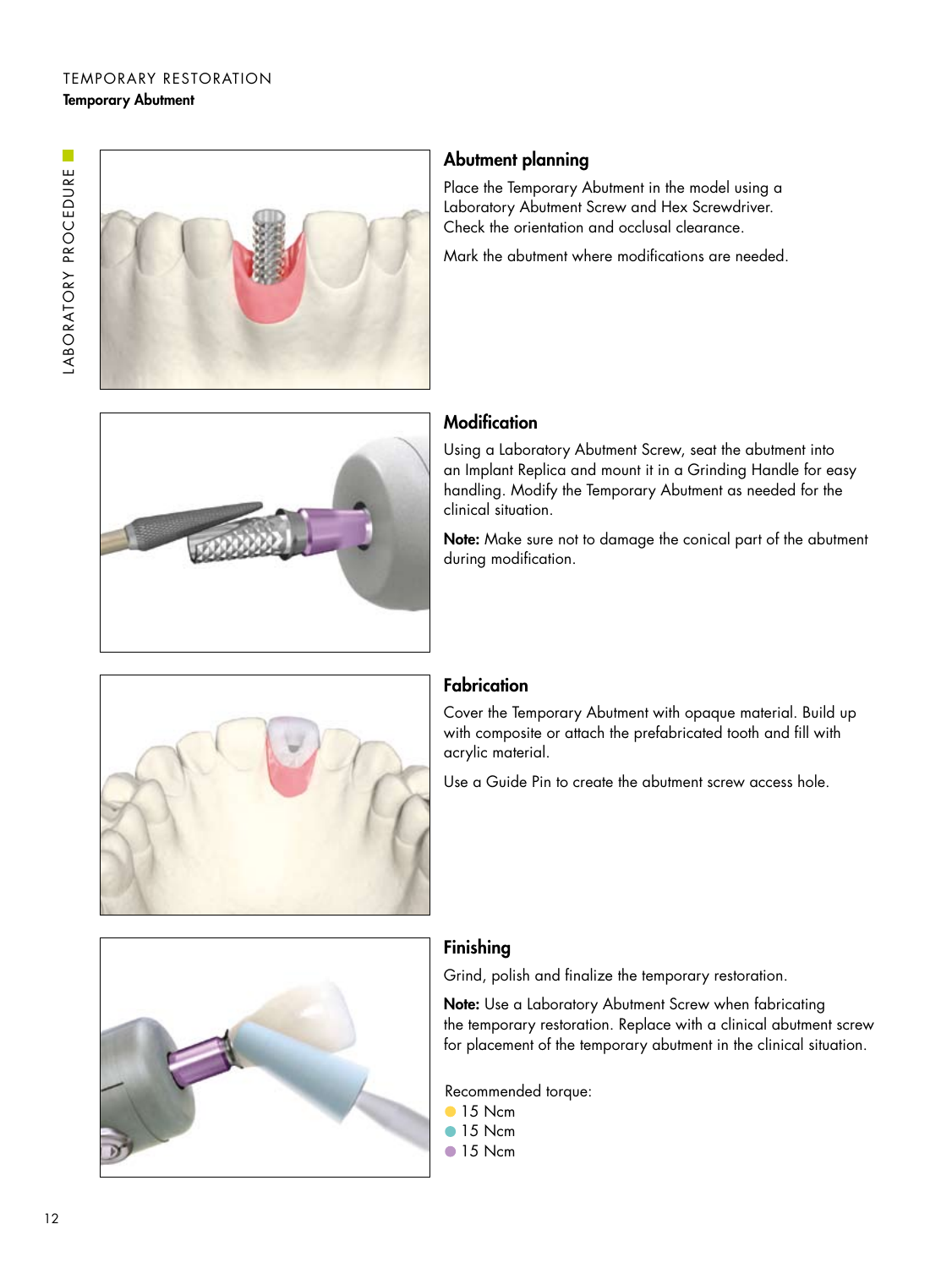### Implant-level impression

Impressions taken at the implant level can offer several advantages:

- The quality of prosthetic planning and treatment can be enhanced
- Implant angulations can be compensated for at an early stage
- Individual anatomic designs can be performed through abutment selection and preparation
- The Implant Transfer (closed-tray technique) or Implant Pick-up (open-tray technique)
- ensures precise and easy impression procedures

Implant Transfers and Implant Pick-ups are two-piece components available in different heights for different clinical situations. In order to achieve optimal results, the impression should be carried out with a rigid impression tray and a suitable impression material. Implant Transfers and Implant Pick-ups are color coded to indicate implant diameter.

#### Indications and intended use

- Single, partial and fully edentulous impressions
- All positions in the mouth

#### Abutments for implant-level impressions:

- TempDesign™
- Temporary Abutment
- Atlantis™ Abutments
- TiDesign™
- ZirDesign™
- CastDesign™

#### Implant Replica

| <b>Implant Replica 3.0</b> | Implant $\varnothing$ 3.0 mm                                 |
|----------------------------|--------------------------------------------------------------|
| Implant Replica 3.5/4.0    | Implant $\varnothing$ 3.5 mm<br>Implant $\varnothing$ 4.0 mm |
| Implant Replica 4.5/5.0    | Implant $\varnothing$ 4.5 mm<br>Implant $\varnothing$ 5.0 mm |

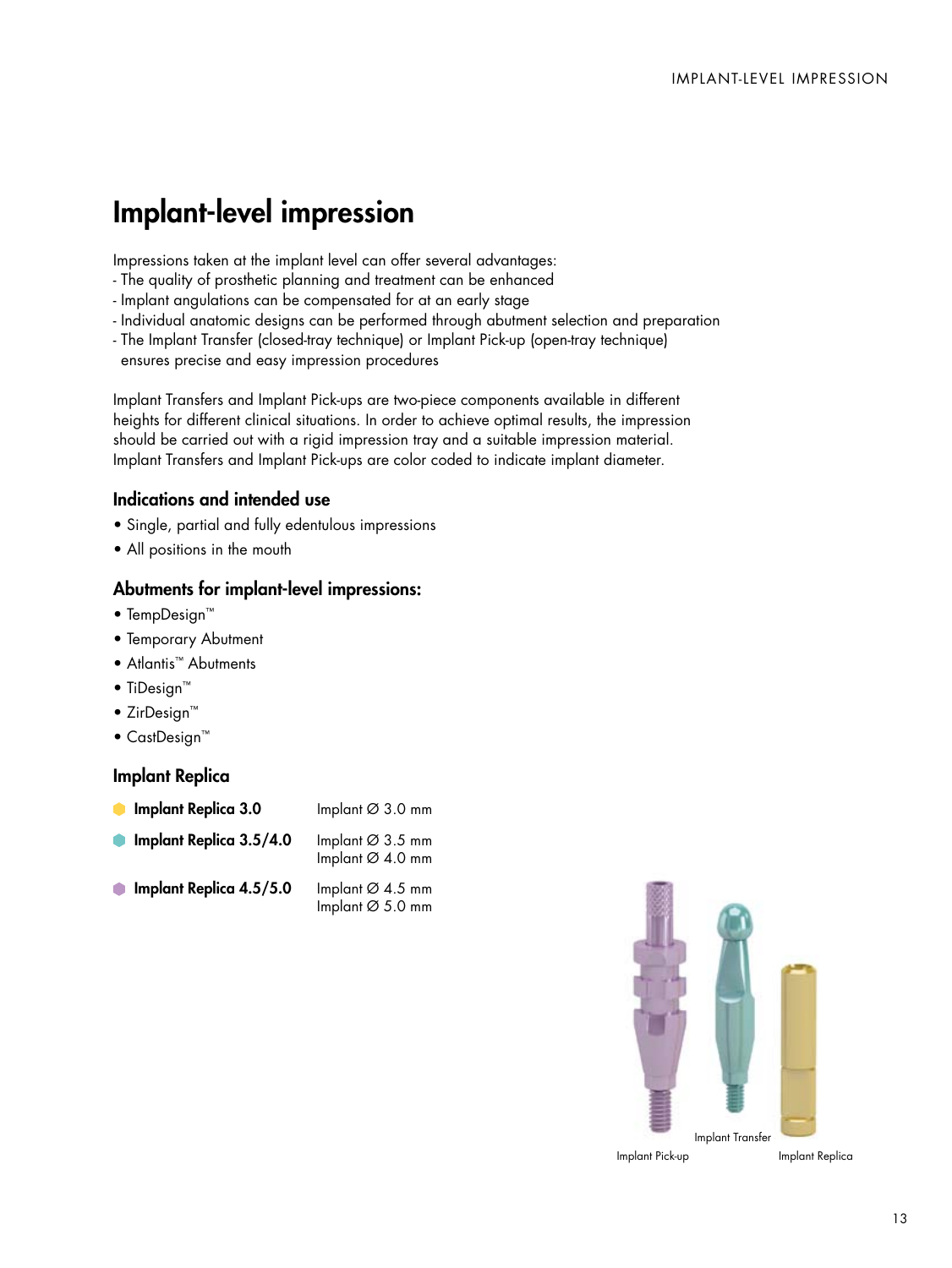#### Implant-Level Impression Closed tray



#### Seating the Implant Transfer

Before placing the Implant Transfer, make sure the pin engages the threads in the apical part of the transfer. The pin should not be visible below the indexing as this could prevent the Implant Transfer from being seated correctly.

Use the pin as a carrier to seat the transfer into the implant.

Make sure the internal hex is correctly engaged before tightening the pin. Secure the Implant Transfer into the implant by tightening the pin using light finger force.



#### Taking the impression

Prepare a standard or customized impression tray. Make sure there is enough space for the transfer so it will not interfere with the tray.

Inject elastomeric impression material around the Implant Transfer and into the impression tray.

Take the impression.



#### Removing the impression

Once the impression material has set, remove the impression. Unscrew the Implant Transfer.



#### Checking the impression

Before sending the impression and Implant Transfer to the laboratory, make sure there is a sufficient amount of impression material to give a correct and stable retention for the Implant Transfer. If there is more than one implant impressed and there are different platforms or transfer lengths, make sure to identify each. Placing the correct Implant Transfer back into the impression together with the appropriate Implant Replica is recommended to avoid mistakes.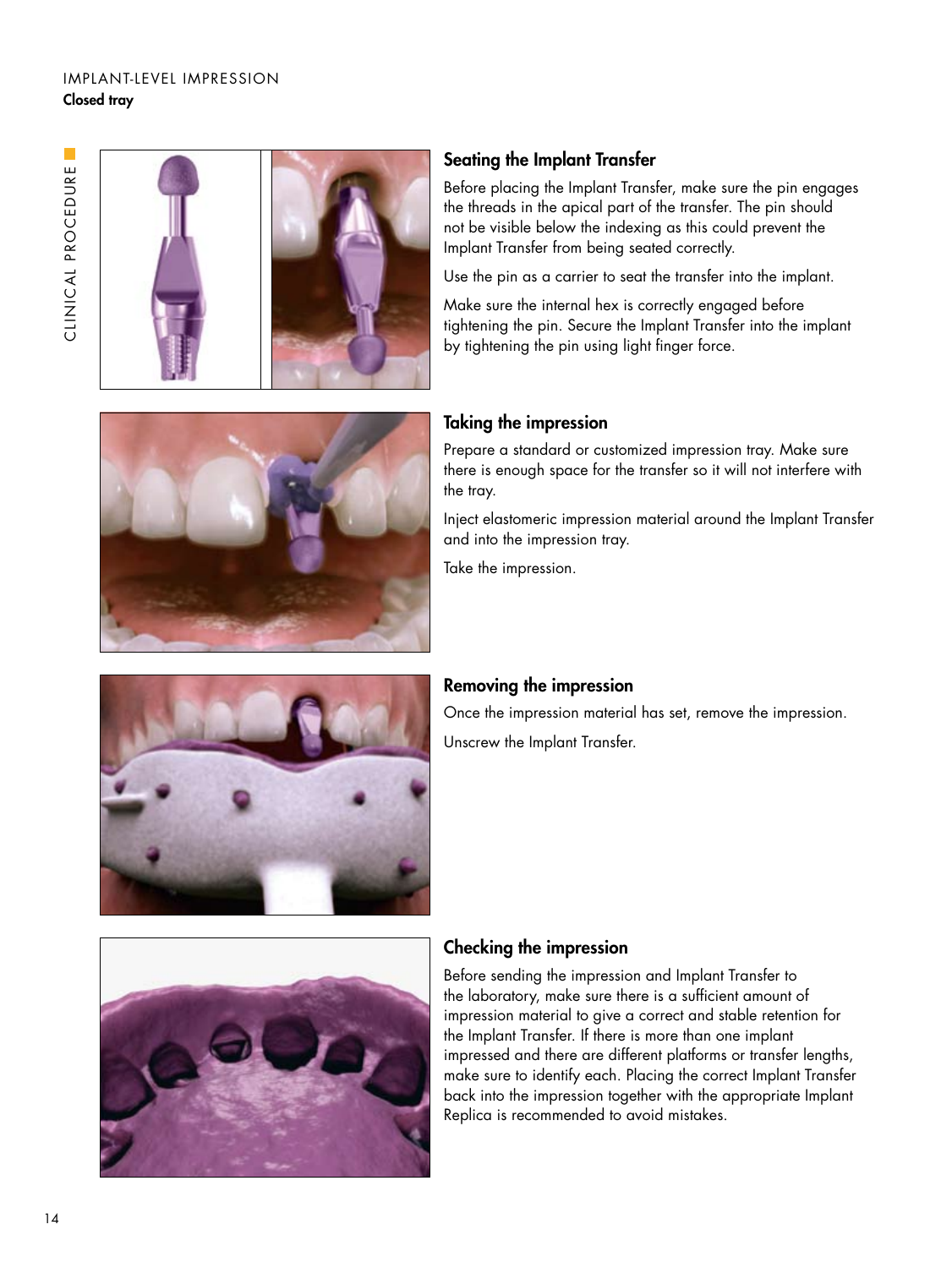#### Implant-Level Impression Open tray



#### Seating the Implant Pick-up

Seat the Implant Pick-up securely into the implant. Make sure the internal hex is correctly engaged before tightening the implant Guide Pin with a Hex Screwdriver using light finger force.



#### Try-in of the impression tray

Prepare and use a standard or customized impression tray. Make sure the Guide Pin can penetrate the tray without interfering with it. Cover the prepared hole with wax, which is penetrated by the Guide Pin while taking the impression.



#### Taking the impression

Inject elastomeric impression material around the Implant Pick-up and fill the impression tray.

Place the tray filled with impression material intraorally. Make sure the Guide Pin penetrates the wax.



#### Removing the impression

Once the impression material has set, unscrew the Guide Pin.

Note: Make sure that the Guide Pin is completely disengaged from the implant before removing the impression.

Check the impression for correct and stable retention of the Implant Pick-up.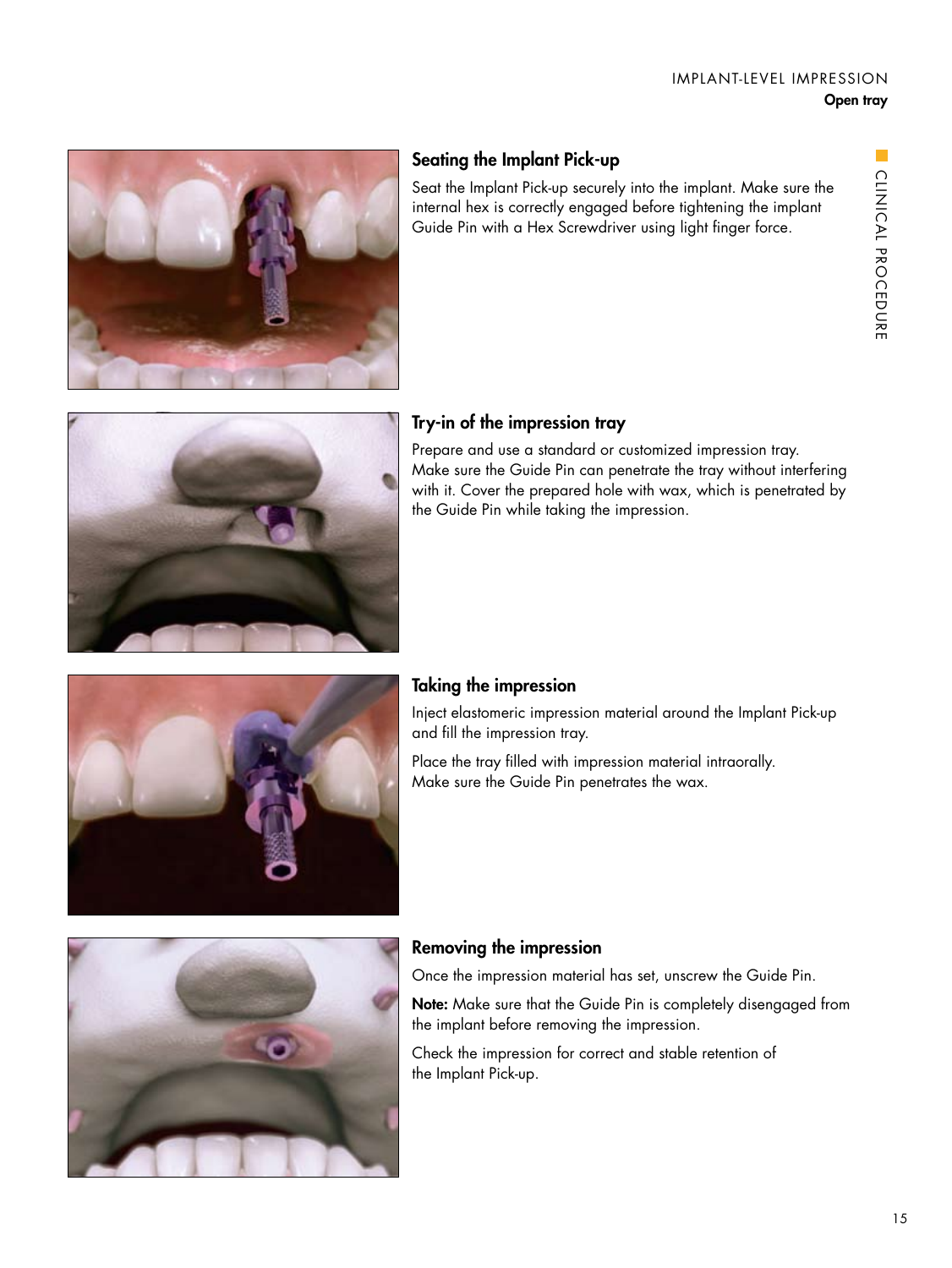#### Implant-level impression Working model – Closed-/Open-tray impression



#### Working model – closed-tray impression

The impression tray with the Implant Transfer is received at the laboratory. It is important that the clinician communicates the information about placed implant diameter to the dental technician for correct replica selection.

Make sure the pin engages the threads in the apical part of the Implant Transfer. Tighten the Implant Transfer securely into the Implant Replica using light finger force.



Position the Implant Transfer/Implant Replica in the impression. Check for correct and stable retention of the Implant Transfer.

Fabricate a removable stable silicone soft tissue mask directly in the impression. Make sure the soft tissue material covers at least 2 mm of the Implant Replica. Pour high quality stone material into the impression tray. Once the stone material has set, separate the model from the tray.



#### Working model— open-tray impression

The impression tray with the Implant Pick-up is received at the laboratory. It is important that the clinician communicates the information about placed implant diameter to the dental technician for correct replica selection.

Pull back the Guide Pin before placing the Implant Replica. Seat the replica on the Implant Pick-up, make sure to engage the hex correctly and tighten the Guide Pin.



Fabricate a removable stable silicone soft tissue mask directly in the impression. Make sure the soft tissue material covers at least 2 mm of the Implant Replica. Pour high quality stone material into the impression. Once the stone material has set, unscrew the Guide Pin and separate the model from the tray.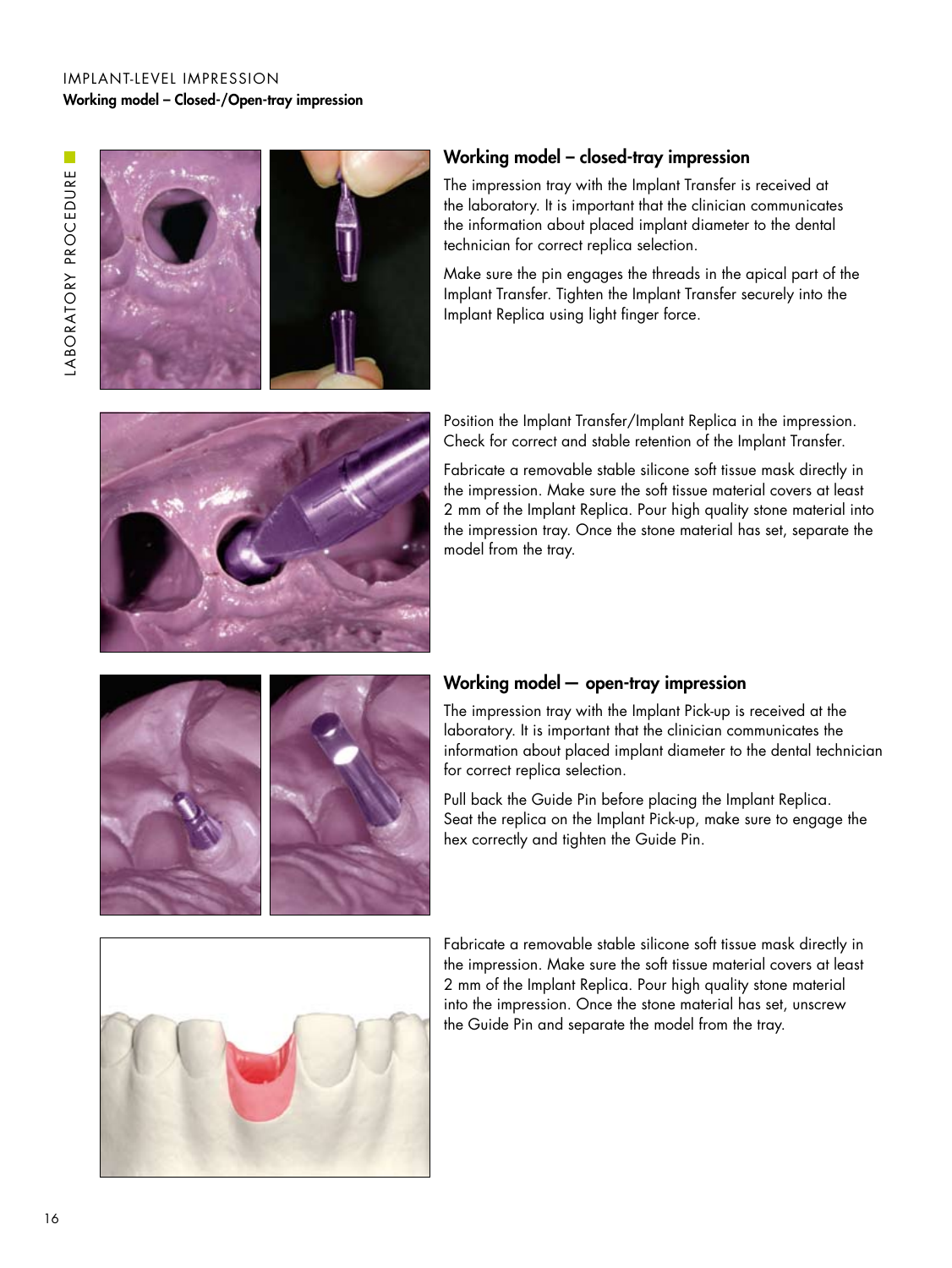### Atlantis™ Abutments

Implant-level impression

Atlantis™ Abutments are two-piece component for cement-retained restorations. By utilizing the unique Atlantis VAD™ (Virtual Abutment Design) software, the abutments are individually designed from the final tooth shape and precision machined. Atlantis Abutments are available in the following materials; titanium, gold-shaded titanium (TiN coated) and zirconia, white and shaded. The Atlantis Abutments are designed and produced to provide optimal function and esthetics and further modifications are not needed.

#### Indications and intended use

- Single, partial and fully edentulous situations
- All positions in the mouth

Note: Use of zirconia abutments should be carefully evaluated when placed in situations with unfavorable loading conditions.

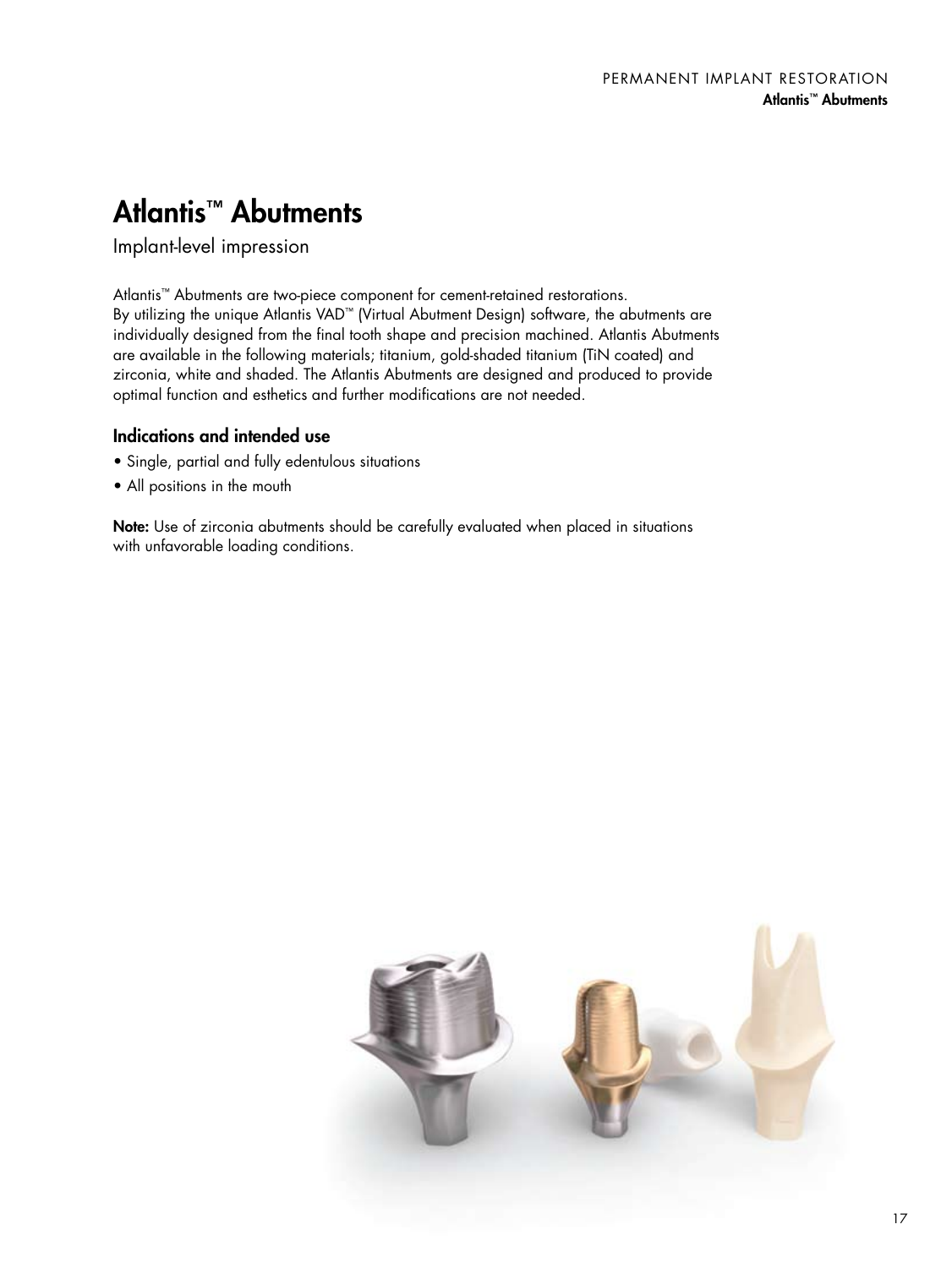#### Permanent implant restoration Atlantis™ Abutments



#### Impression

Take an implant-level impression using an open- or closed-tray technique.

Send the impression to your laboratory with a request for an Atlantis™ Abutment utilizing Clinic-to-laboratory prescription form.

# Abutment installation

Clean/sterilize and install the Atlantis Abutment into the implant by tightening the Abutment Screw using a Hex Screwdriver and Torque Wrench.

Note: The specific Abutment Screw delivered with the Atlantis Abutment should always be used.

Recommended torque for final seating:

- 15 Ncm
- 20 Ncm
- 25 Ncm



#### **Cementation**

Cover the screw head with silicone before the screw entrance hole is filled with a suitable composite material.

Cement the crown onto the abutment. The cementation technique should be adapted to the restoration of choice according to the instructions from the manufacturer. Remove excess cement.

Note: Any modification may influence the mechanical strength and for Atlantis™ Abutments in zirconia there is also a risk for change of material properties, e.g. during grinding.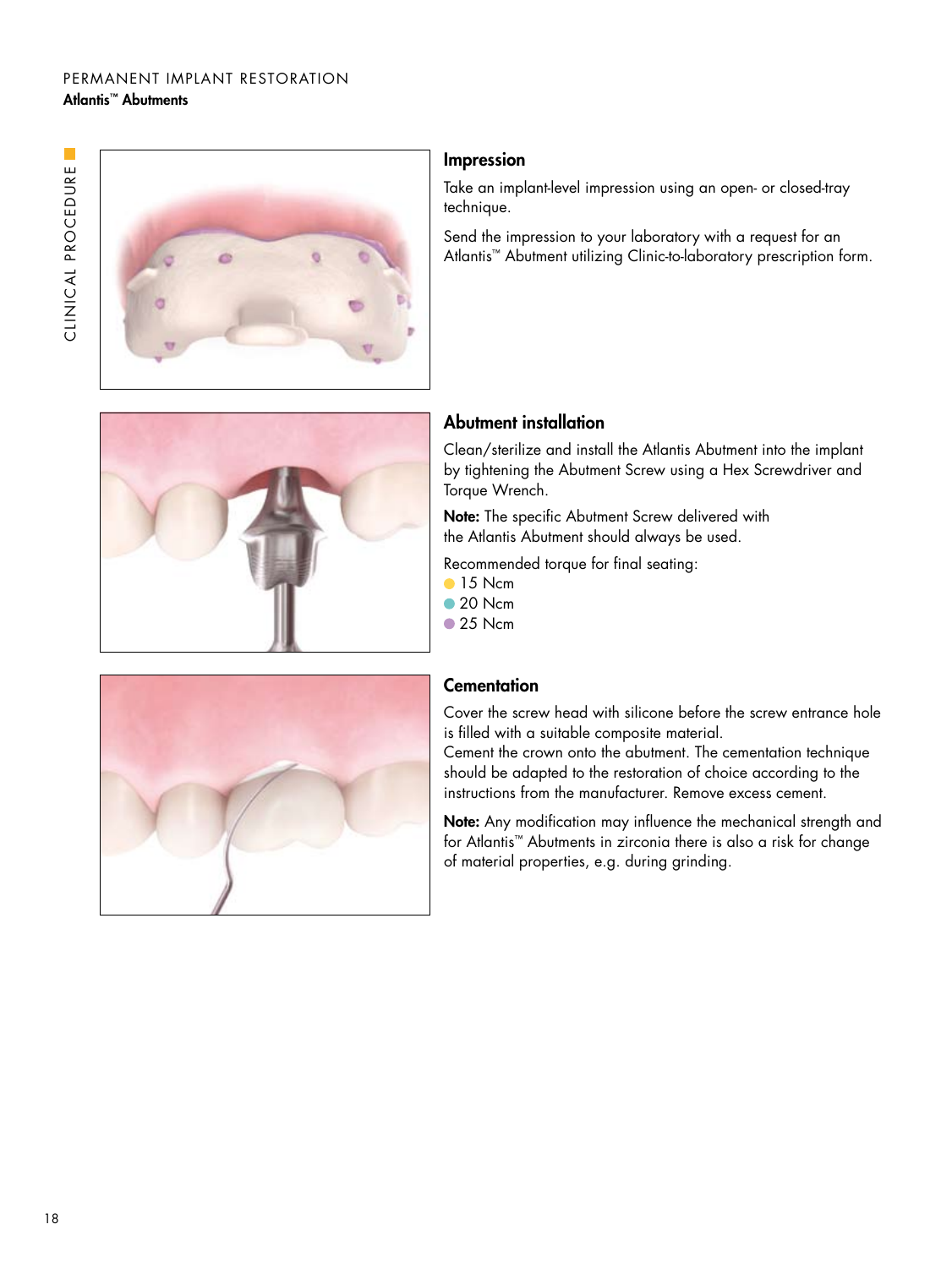

#### Working model

The working model should have a removable stable silicone soft tissue mask. All Atlantis™ Abutment cases must be articulated when shipped to Astra Tech. A small articulator/occludator can be used and shipped in the Atlantis™ CaseSafe box that is provided.

Note: If using an articulator with a removable base plate, it may only be necessary to ship the model mounted on the plate and not the entire articulator. Refer to "Shipping and articulator guide" for details.



#### Atlantis™ WebOrder

Create an order in Atlantis™ WebOrder with the abutment design preferences specific for the case. Print and send the order ticket with the required materials in the Atlantis™ CaseSafe box to Astra Tech.



#### Design and production

Once case materials are received, the models are scanned and generated into a virtual 3D image that is then used for the individual design of the Atlantis Abutment in the Atlantis VAD™ software. Review and approve the virtual abutment design (if requested). The Atlantis Abutment is manufactured, inspected and shipped to the laboratory.

Note: Any modification may influence the mechanical strength and for Atlantis™ Abutments in zirconia there is also a risk for change of material properties, e.g. during grinding.



#### Final restoration

When the final Atlantis<sup>™</sup> Abutment is received at the laboratory, the final restoration can be fabricated.

Note: The Abutment Screw delivered with the specific Atlantis Abutment should always be sent with the abutment to the clinician.

Laboratory Abutment Screws should be used pre-clinically in combination with Atlantis Abutments for the Astra Tech Implant System™.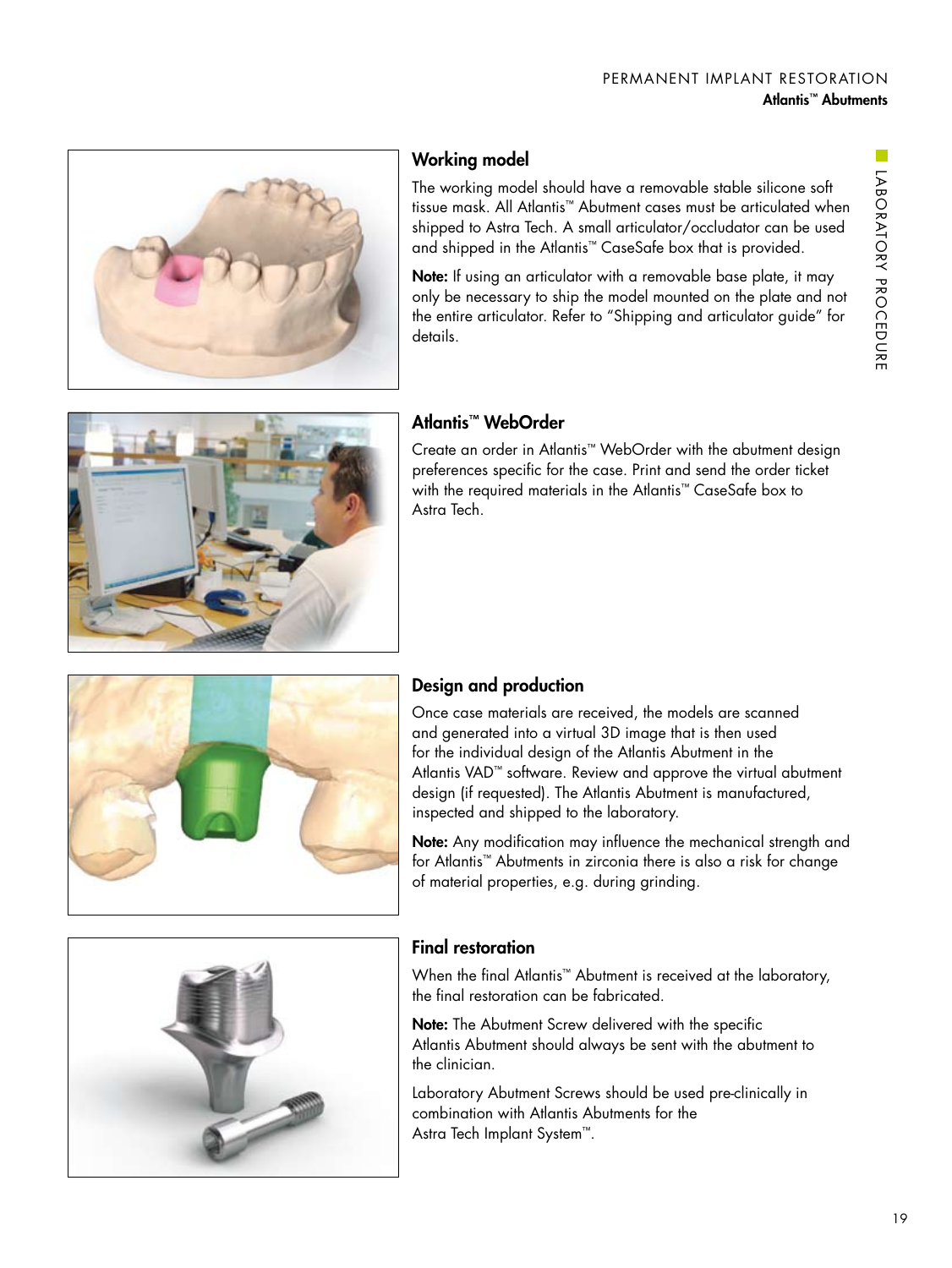### Direct Abutment<sup>™</sup>

Abutment-level impression

Direct Abutment™ is a one-piece abutment designed to meet the clinicians' demands for conventional crown and bridge procedures and restorative simplicity.

They are available in different diameters and heights, mimicking optimal preparations of natural teeth, which provides the opportunity to create esthetics for all tooth positions.

All necessary components for the restorative and laboratory procedures, including abutment, carrier, pick-up, healing cap, replica and burnout cylinder, are delivered in a convenient Direct Abutment API™ kit (All Parts Included).

#### Indications and intended use

- Single, partial and fully edentulous situations
- All positions in the mouth





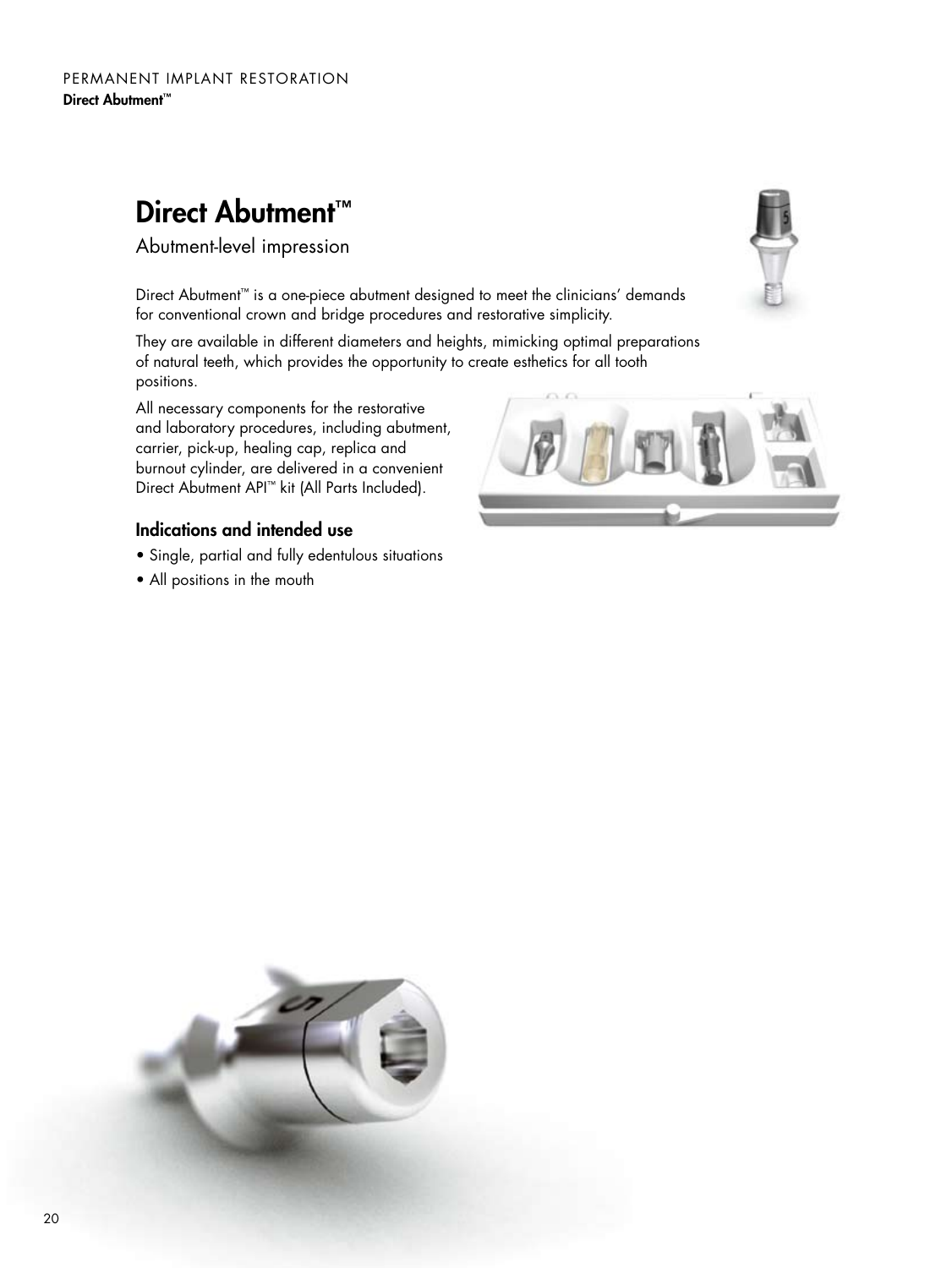

#### Abutment selection

Select a suitable Direct Abutment™, taking into consideration diameter and vertical height and using try-in abutments or the Abutment Depth Gauge.



#### Using the Direct Abutment™ Carrier

Connect the Carrier to the Direct Abutment™ after sterilization. Verify orientation of the flat surface and seat firmly.





#### Abutment installation – Direct Abutment™ Ø 5 and 6 mm

Install the cleaned and sterilized Direct Abutment™ into the implant.

Place the Torque Wrench directly on the carrier and tighten the abutment. Press downwards on the carrier during this procedure.

As an alternative, the Torque Wrench Bit Hex may be used for Direct Abutment  $\varnothing$  5 and 6 mm.

Recommended torque for final seating:

- 25 Ncm
- 25 Ncm





#### Abutment installation – Direct Abutment™ Ø 4 mm

Install the cleaned and sterilized Direct Abutment™ Ø 4 into the implant with the Direct Abutment Metal Carrier 4.

Place the Torque Wrench directly on the carrier and tighten the abutment. Press downwards on the carrier during this procedure.

Recommended torque for final seating:

- 25 Ncm
- 25 Ncm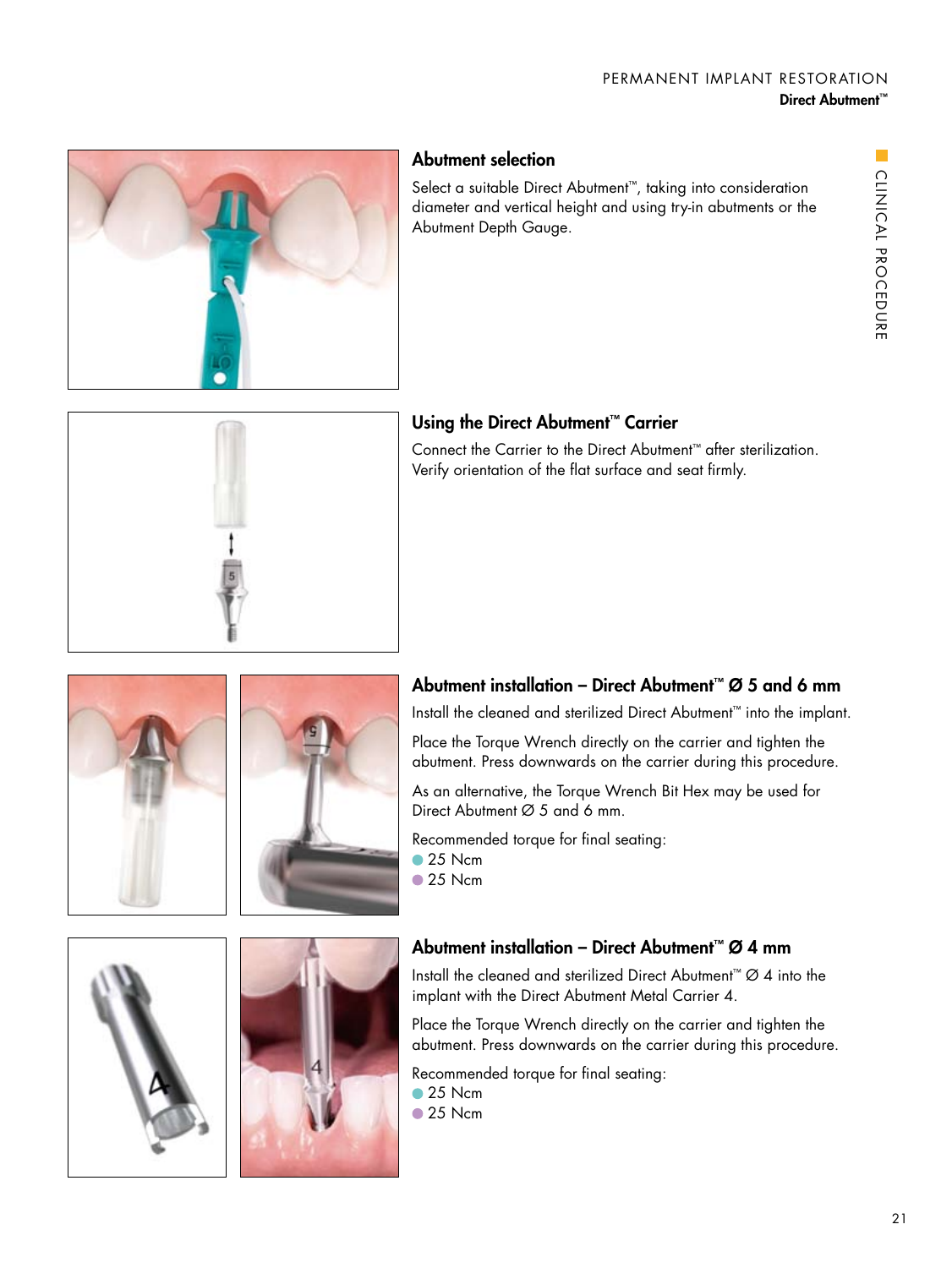#### permanent implant restoration Direct Abutment™



#### Abutment-level impression

To take an abutment-level impression, align the flat surface of the abutment with the raised knob on the Impression Pick-up and seat the pick-up firmly by snapping it into place.

Use a closed-tray impression technique. Inject elastomeric impression material and take the impression.

Check the impression for correct and stable retention of the Impression Pick-up.

Note: Do not autoclave or reuse the Impression Pick-up.



#### **Temporization**

A Healing Cap can be used in combination with the Direct Abutment™ as a temporary solution.

Snap the Healing Cap onto the Direct Abutment, making sure that the cap is seated all the way down on the abutment. For further retention, temporary cement can be used.

The Healing Cap can also be used as a base to fabricate a temporary restoration.



### Occlusal reduction of the abutment (optional)

The laser-etched band on the abutment and corresponding replica provide precise indicators when 1 mm reduction is needed.

Reducing the occlusal height by a maximum of 1 mm will ensure that sufficient material is maintained for the friction grip required by the Carrier and Hex Screwdriver.

To ensure a perfect fit of the final crown, the abutment should be reduced just below the laser marking by the clinician, while the Abutment Replica is reduced just above the laser marking by the dental technician.

Take an impression using the Impression Pick-up and a closed tray. The Healing Cap can still be used on the abutment.

Note: It is important to inform the dental technician about the occlusal reduction.

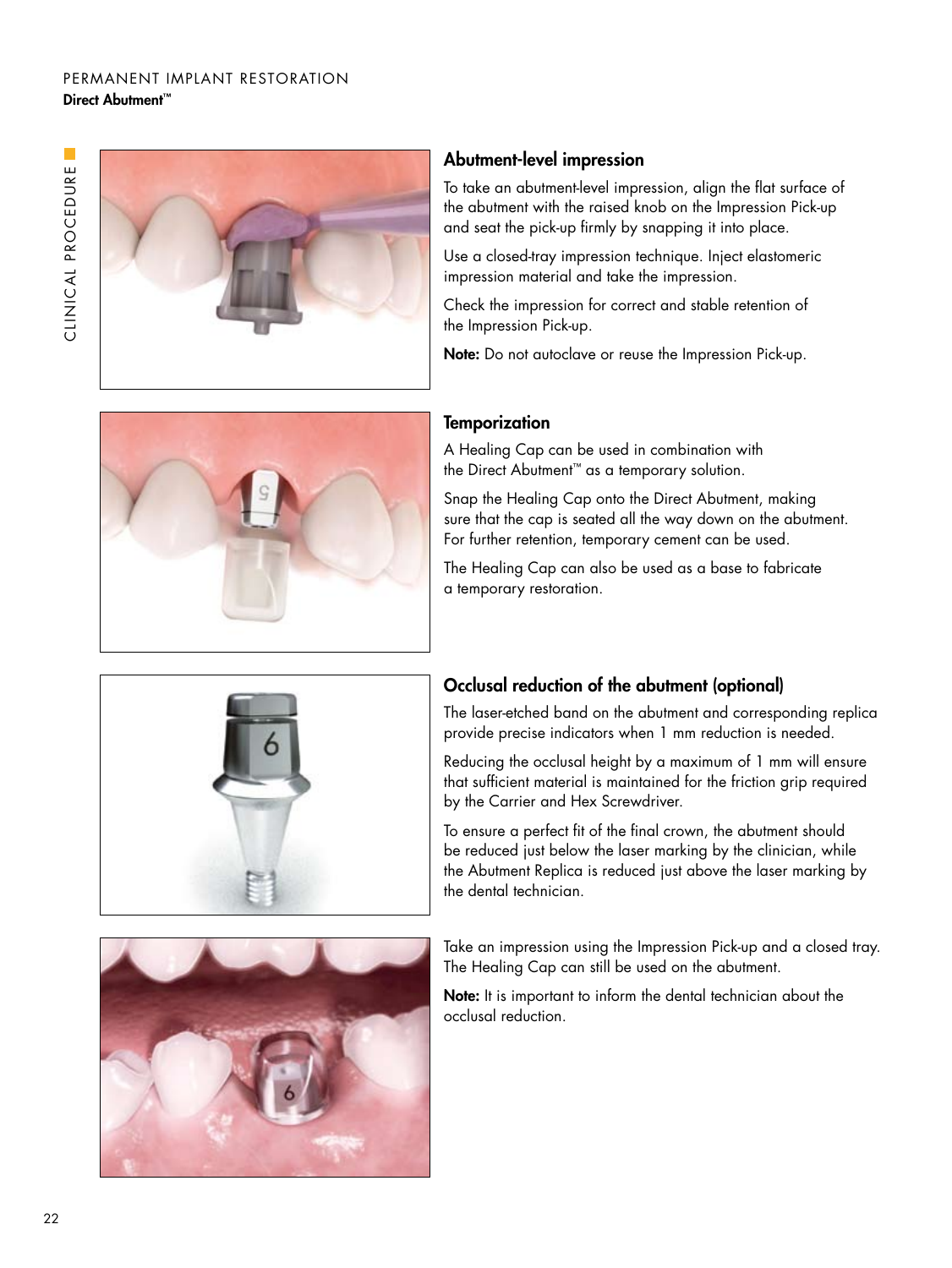

#### Working model

The impression tray with the Impression Pick-up is received at the laboratory. Seat the Direct Abutment™ Replica in the Impression Pick-up. Verify the orientation of the flat surface to ensure the correct position. The replicas have laser markings to simplify identification.

Fabricate a removable soft tissue mask directly in the impression. Make sure the soft tissue material covers at least 2 mm of the replica.

Pour high-quality stone material into the impression tray.



#### Crown fabrication

Position the Direct Abutment™ Burnout Cylinder on the abutment replica. Align the flat surface of the replica with the chimney of the Burnout Cylinder. The Burnout Cylinder has a built-in cement space.

Fabricate the crown restoration.

Note: For burnout procedures do not burnout the wax and plastic too quickly to avoid defects in the investment material.

Clean and prepare the crown for delivery to the clinic.



### Occlusal reduction of the replica (optional)

The laser-etched band on the abutment and corresponding replica provide precise indicators when 1 mm reduction is needed. Reducing the occlusal height by a maximum of 1 mm will ensure that sufficient material is maintained for the friction grip required by the Carrier and Hex Screwdriver. To ensure a perfect fit of the final crown, the abutment should be reduced just below the laser marking by the clinician, while the Abutment Replica is reduced just above the laser marking by the dental technician.

Seat the Direct Abutment<sup>™</sup> Replica in the Impression Pick-up and fabricate a working model.

Fabricate the crown restoration following standard working procedures.

Note: If the Burnout Cylinder is used, make sure to adjust it to the reduction of the replica.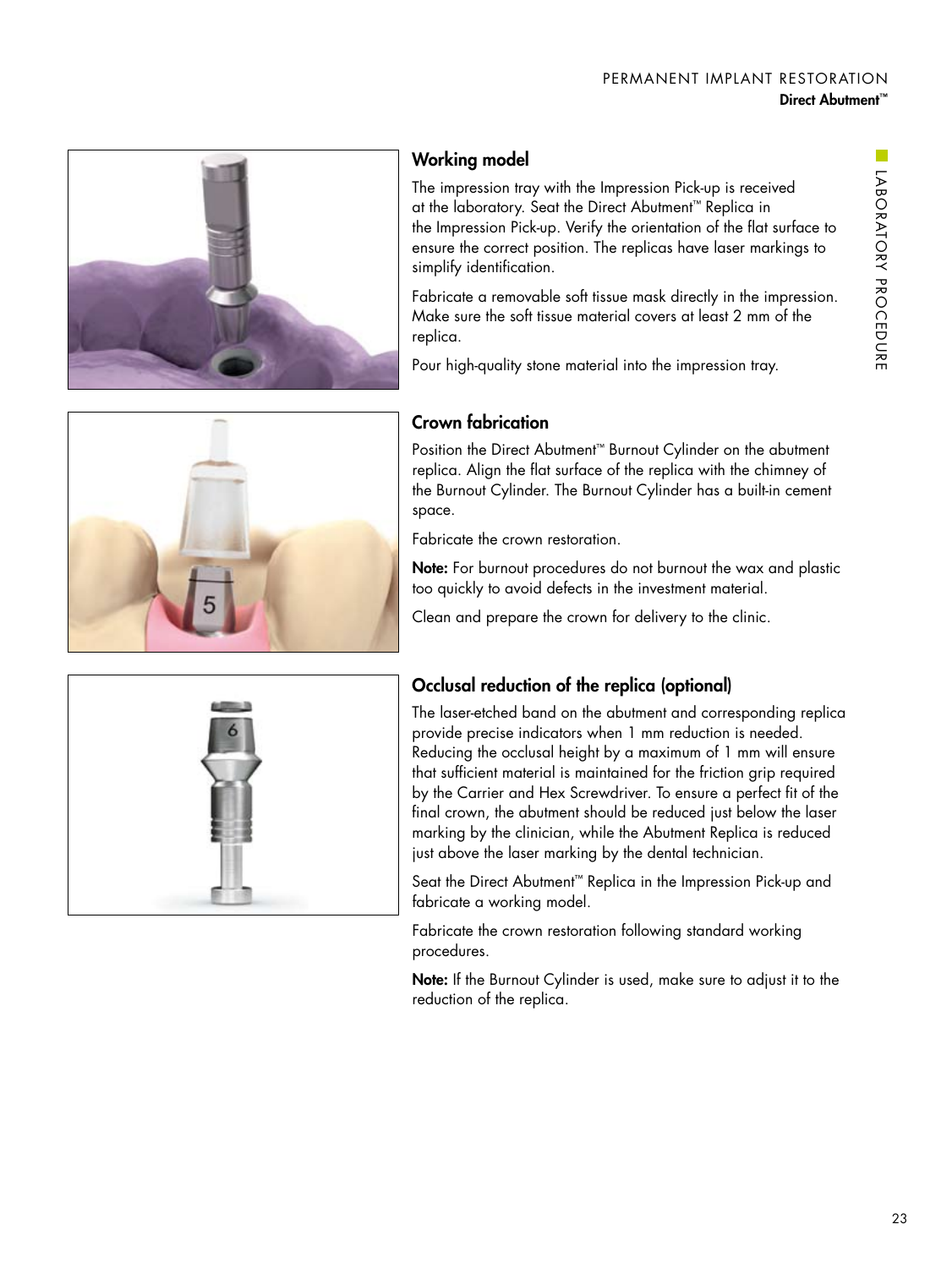#### permanent implant restoration Direct Abutment<sup>™</sup>



#### **Cementation**

Cement the crown onto the abutment. The cementation technique should be adapted to the restoration of choice according to the instructions from the manufacturer.



### Final result

Remove excess cement.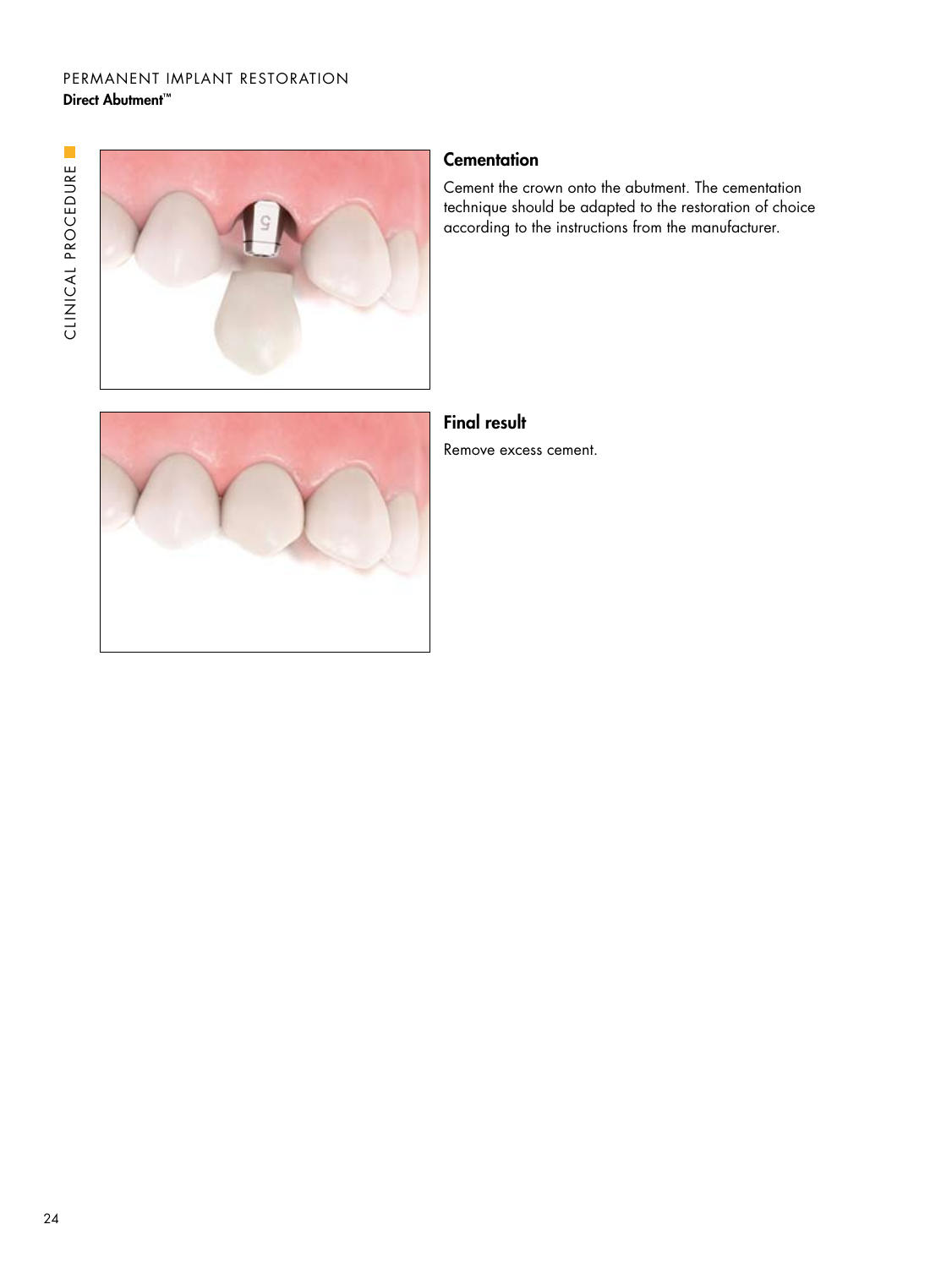### TiDesign™



Implant-level impression

TiDesign™ offers an opportunity to create individual solutions regarding function and esthetics following the principles of traditional restorative cement-retained procedures used on natural teeth.

TiDesign is a two-piece component, pre-designed for fast and simple handling. The design and dimension of TiDesign is well-suited for cases requiring compensation for deviations between implants or when misalignments are dictated by anatomical conditions.

#### Indications and intended use

- Single, partial and fully edentulous situations
- All positions in the mouth

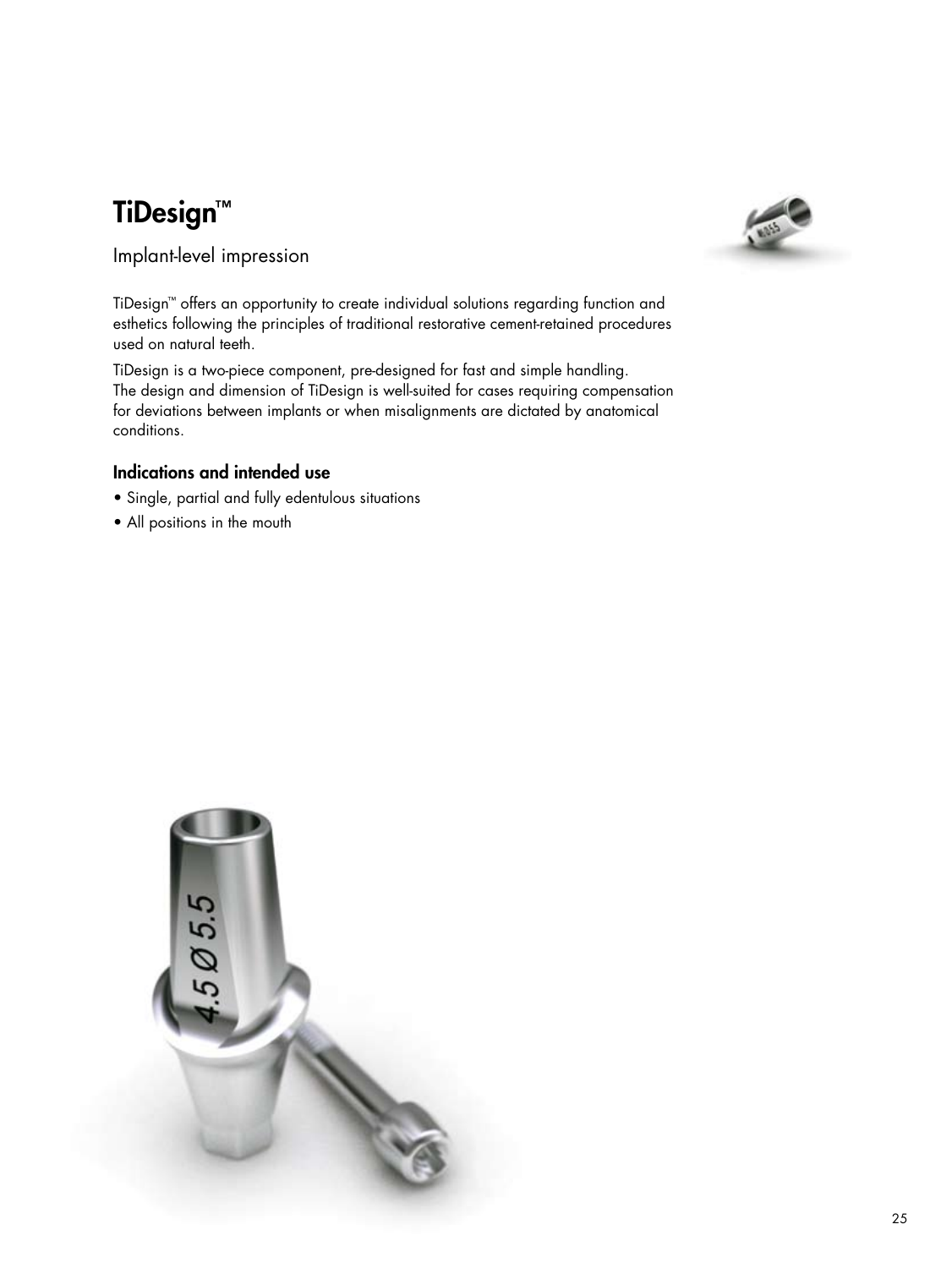#### Permanent implant restoration TiDesign™



#### Abutment selection

Use the abutment size as determined by use of try-in abutments or by using the Abutment Depth Gauge.



#### **Outline**

Place the selected TiDesign™ in the Implant Replica using the Laboratory Screw and the Hex Screwdriver. Check for fit with the soft tissue mask.

Outline the soft-tissue margin, the correct vertical dimension and the mesial-distal width on the abutments, using a fine-tip permanent marker.



#### **Modification**

Unscrew the abutments from the working model and screw it into the Implant Replica using the Laboratory Abutment Screw and mount in the Grinding Handle for easy handling.

Grind the abutments using grinders specially manufactured for titanium. Follow standard guidelines for tooth preparation used in regular crown and bridgework. The abutments can be prepared to meet angulations as long as retention is created.

Note: Make sure not to damage the implant interface part of the abutment during modification of the abutment.

#### Final restoration

Block the abutment screw access holes in the model with suitable material.

Fabricate and finalize the restoration. Sandblast, grind or polish the abutments according to the clinician's preference.

Clean and prepare the abutments and restoration for delivery to the clinic.

Note: A transfer key can be made to simplify the positioning of the abutments in the mouth.

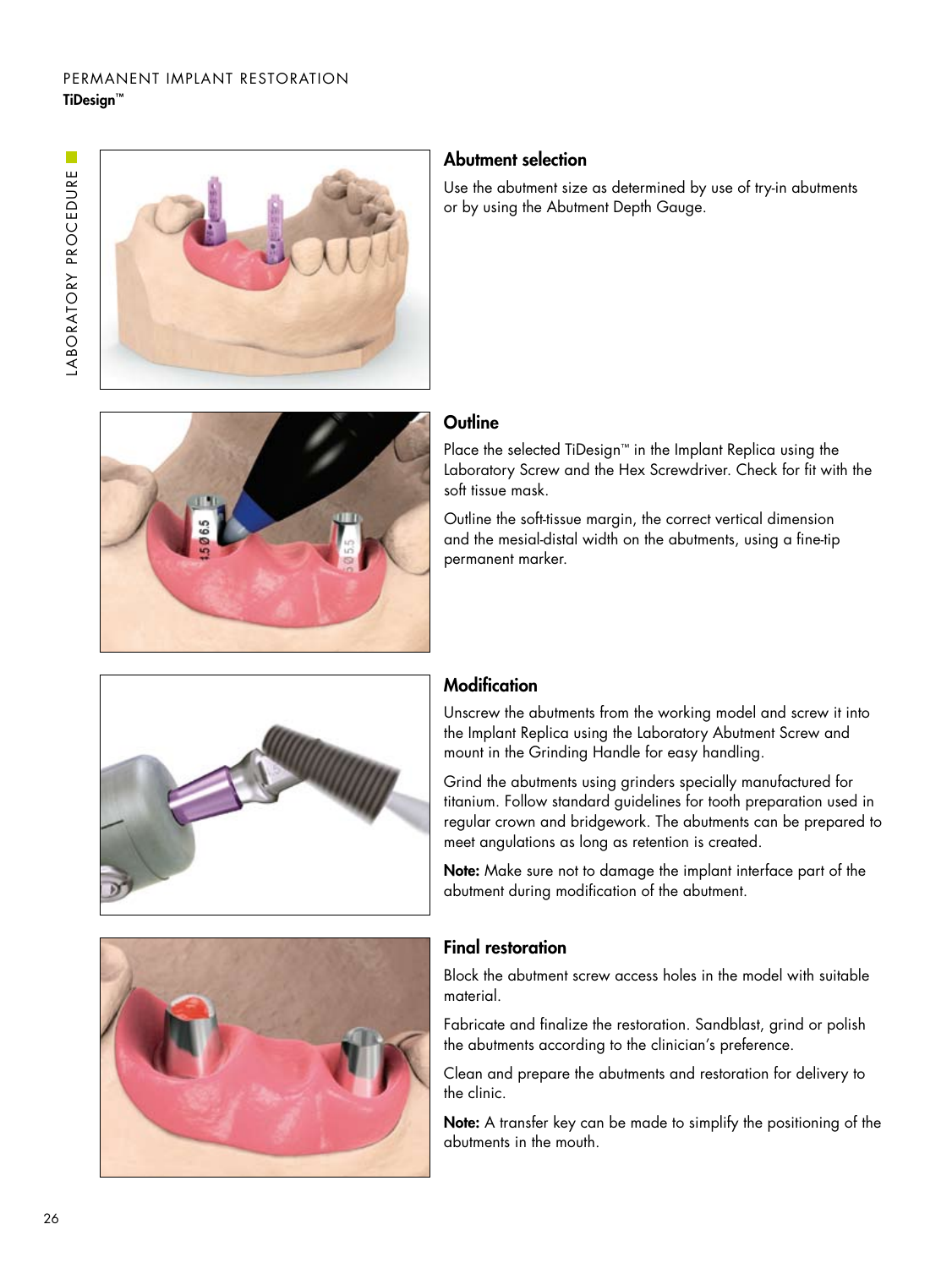

#### Abutment installation

Remove the temporary restoration and install the cleaned and sterilized abutments with the Abutment Screw using the Hex Screwdriver.



#### Transfer key

A transfer key is recommended to ensure the accurate positioning of the TiDesign™ abutments.



#### Final tightening

Tighten the Abutment Screws using the Hex Screwdriver and Torque Wrench.

Recommended torques for final seating:

- **15 Ncm**
- 20 Ncm
- 25 Ncm



#### **Cementation**

Cover the screw head with silicone before the screw entrance hole is filled with a suitable composite material.

Cement the bridge onto the abutments. The cementation technique should be adapted to the restoration of choice and according to the instructions from the manufacturer.

Remove excess cement.

Note: With the exception of "Abutment selection" these handling procedures also apply for Profile BiAbutment.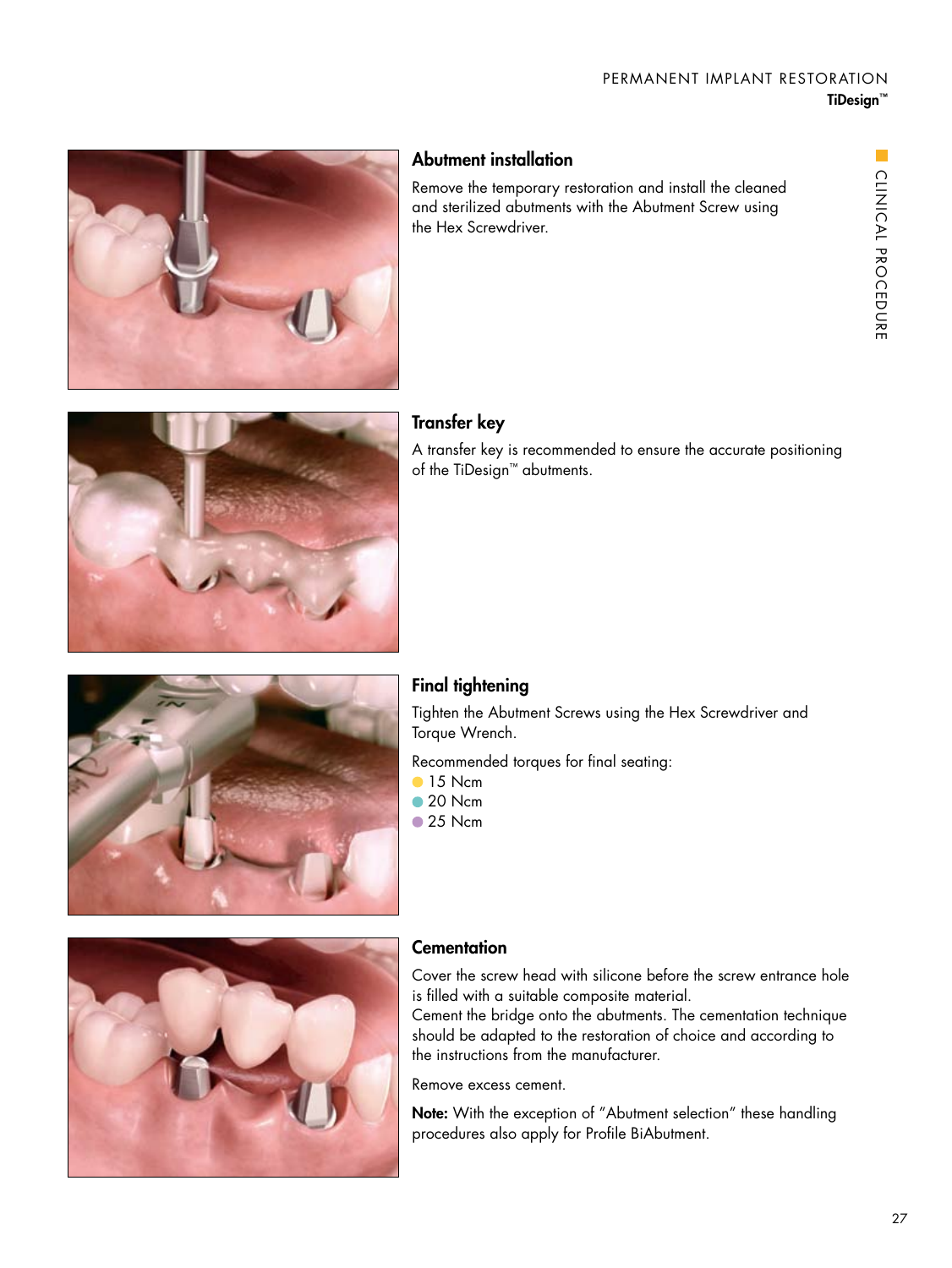### ZirDesign™

Implant-level impression

ZirDesign™ is a two-piece component fabricated in zirconia. It is easily modified to support a very esthetic, anatomically-designed prosthetic solution. ZirDesign is intended for use in the anterior and pre-molar regions and comes in an angled version to meet more demanding implant angulations. It is not recommended for use in the molar regions.

ZirDesign is pre-shaped with a scalloped prosthetic margin, which requires minimal modifications.

#### Indications and intended use

- Single and partial edentulous situations
- Anterior, canine and premolar

Note: Use of zirconia abutments should be carefully evaluated when placed in situations with unfavorable loading conditions.

#### Technical data

Coefficient of thermal linear expansion:  $10.6 \times 10^{6}$  K<sup>-1</sup> Bending strength: 1000–1300 mPa Fracture toughness: 9-10 MPa m<sup>1/2</sup> Modulus of elasticity: 210 GPa

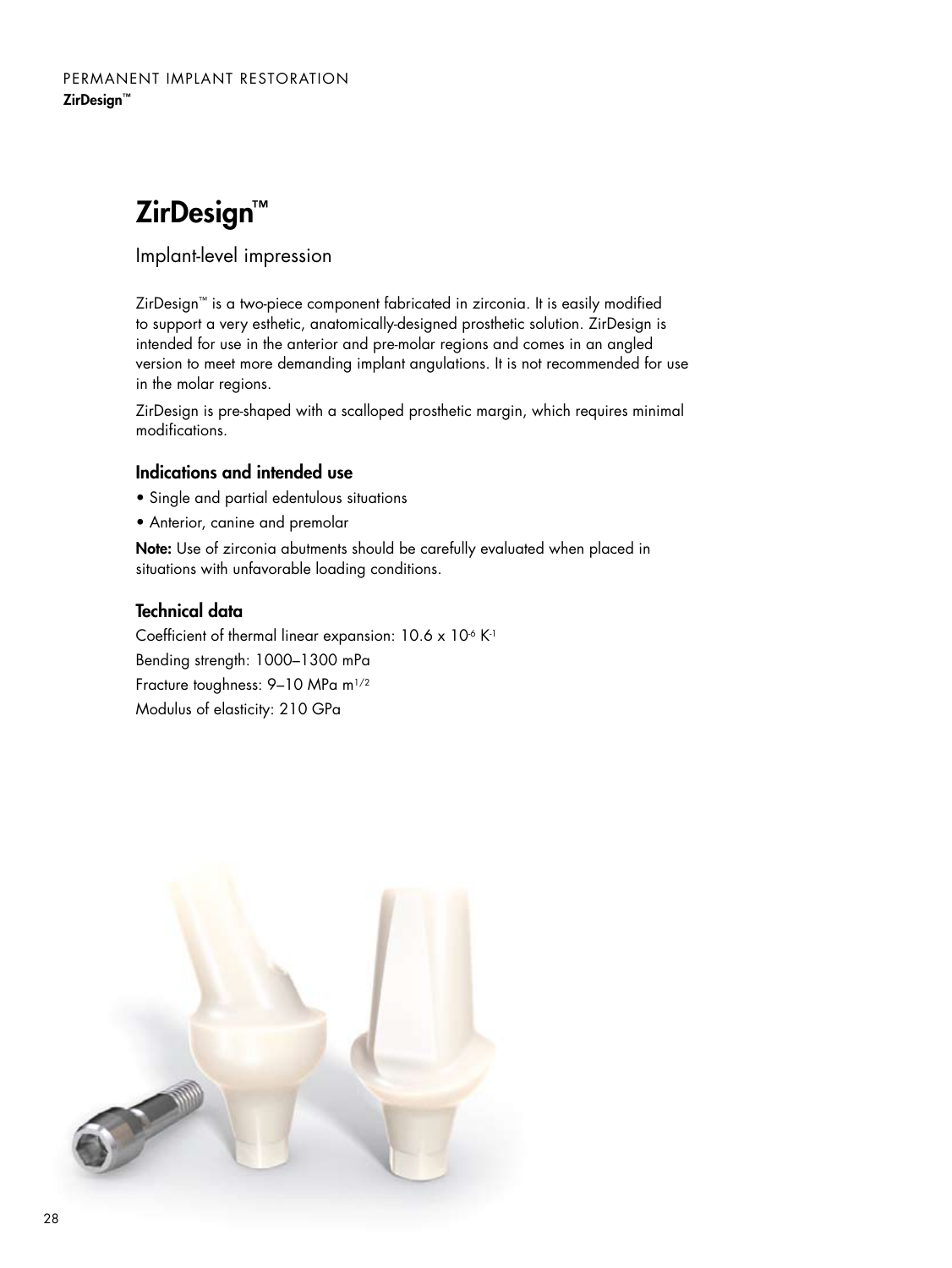

#### Abutment selection

Use the abutment size as determined by the use of try-in abutments or by using the Abutment Depth Gauge.



#### **Outline**

Place the selected ZirDesign™ abutment in the model using the Laboratory Abutment Screw and the Hex Screwdriver. Check for fit with the soft tissue mask.

Outline the soft-tissue margin, the correct vertical dimension and the mesial-distal width on the abutment with a fine-tip permanent marker.





#### **Modification**

Unscrew the abutment from the working model and connect it to the Implant Replica using the Laboratory Abutment Screw. The Implant Replica can be mounted in the Grinding Handle for easy handling.

Grind the abutment by using grinders especially manufactured for zirconia.

Standard guidelines for crown and bridge on retention and stability must be met.

Note: Use water cooling to avoid micro-cracks. Do not overheat the abutment.

#### Final restoration

Block the abutment screw access hole in the model with suitable material. Fabricate and finalize the restoration.

Note: Zirconia cannot be etched. To bond to the abutment, keep the surface rough. This will provide the necessary mechanical retention.

Clean and prepare the abutment and restorations for delivery to the clinic.

Note: A transfer key can be made to simplify the positioning of the abutment in the mouth.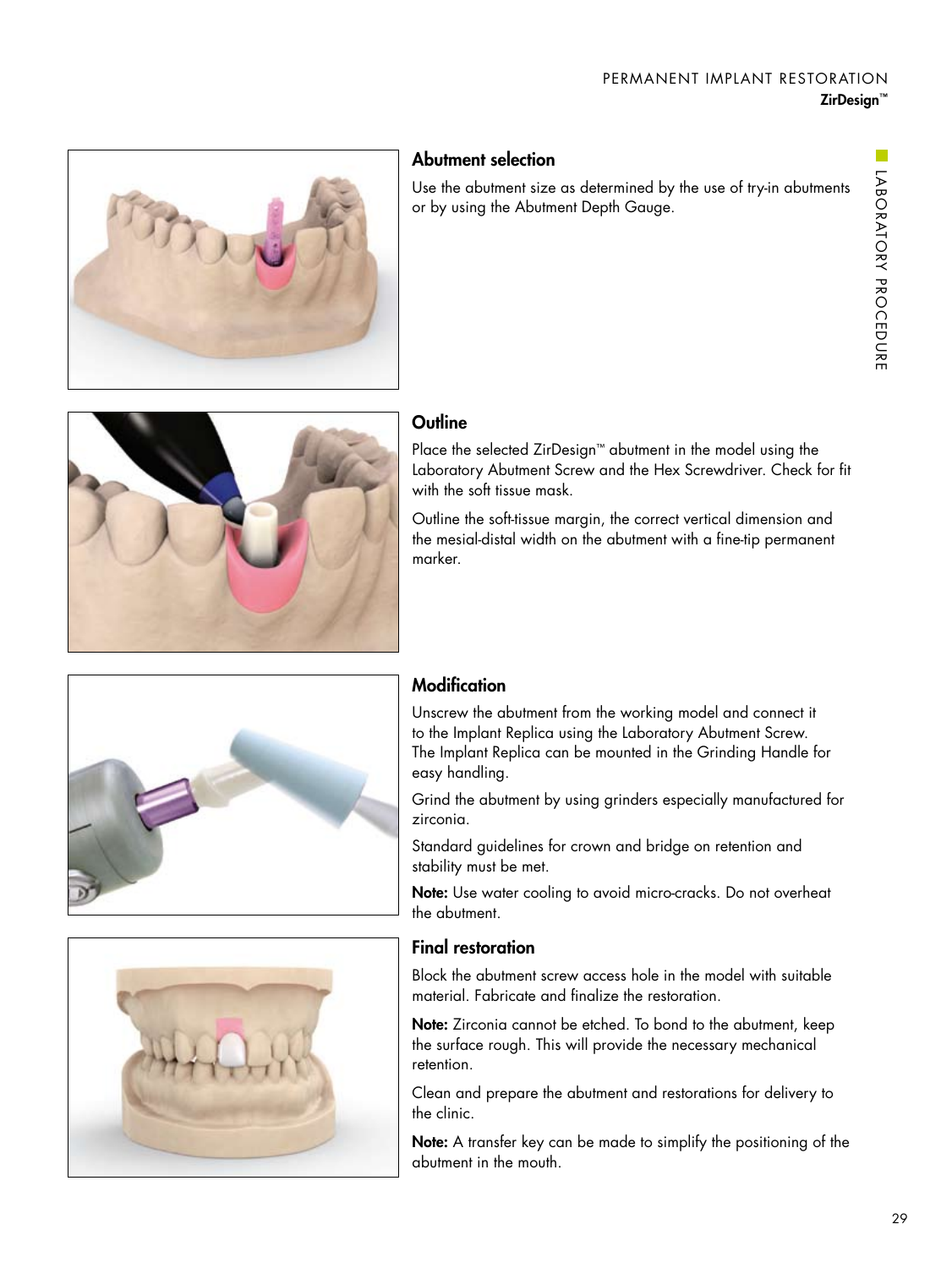#### permanent implant restoration ZirDesign™



#### Optimal abutment design

Design the preparation with a shoulder or a chamfer to support the all-ceramic crown. Be sure to keep the inner corners rounded.

Grind the abutment outside the mouth by using grinders especially manufactured for zirconia and always use water cooling.

A. When preparing for an all-ceramic crown, the shoulder or chamfer preparation should be between 100°–120° to support the crown.

B. Maintain a margin of 0.8–1 mm.

C. Avoid sharp edges and corners to ensure a good fit between the abutment and all-ceramic crown. Try to keep the edges rounded with a radius of 1 mm.

D. The abutment is designed for flexibility in creating an ideal soft tissue margin. Maintain the prosthetic margin just below the soft tissue level (1–2 mm).

To ensure the strength and perfect fit of the ZirDesign™, maintain a minimum thickness of the remaining walls of at least 0.5 mm (except for the insical area where it can be thinned out)

Note: Make sure not to damage the implant interface part of the abutment during modification of the abutment. Any inadvertent grinding below the final crown margin should be polished, preferably using a silicon rubber wheel and diamond paste.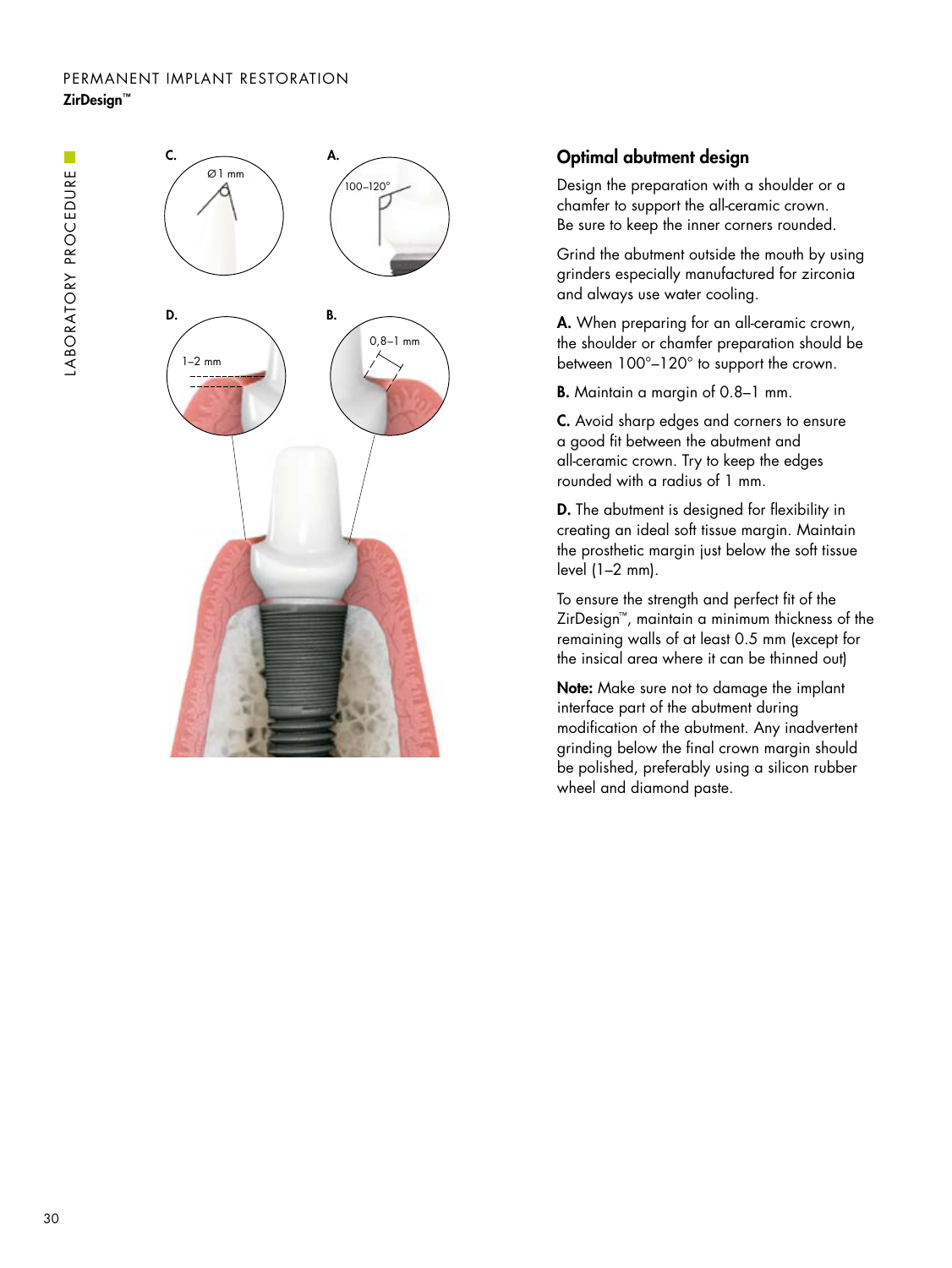

#### Abutment installation

Remove the temporary restoration and install the cleaned and sterilized\* ZirDesign™ with the Abutment Screw using the Hex Screwdriver. To ensure correct position, try in the crown or use a transfer key before final tightening of the Abutment Screw.

\*Note: Zirconia should not be sterilized in a steam autoclave.



### Final tightening

Tighten the abutment in the implant with the Abutment Screw using the Hex Screwdriver and Torque Wrench.

Recommended torques for final seating:

- 20 Ncm
	- 25 Ncm



#### **Cementation**

Cover the screw head with silicone before the screw entrance hole is filled with a suitable composite material.

Cement the crown onto the abutment. The permanent cementation can be done with glass-ionomer or composite cement depending on the type of restoration. The cementation technique should be adapted to the restoration of choice according to the instructions from the manufacturer.



#### Remove excess cement.

Note: Zirconia cannot be etched. To bond to the abutment, keep the surface rough. This will provide the necessary mechanical retention.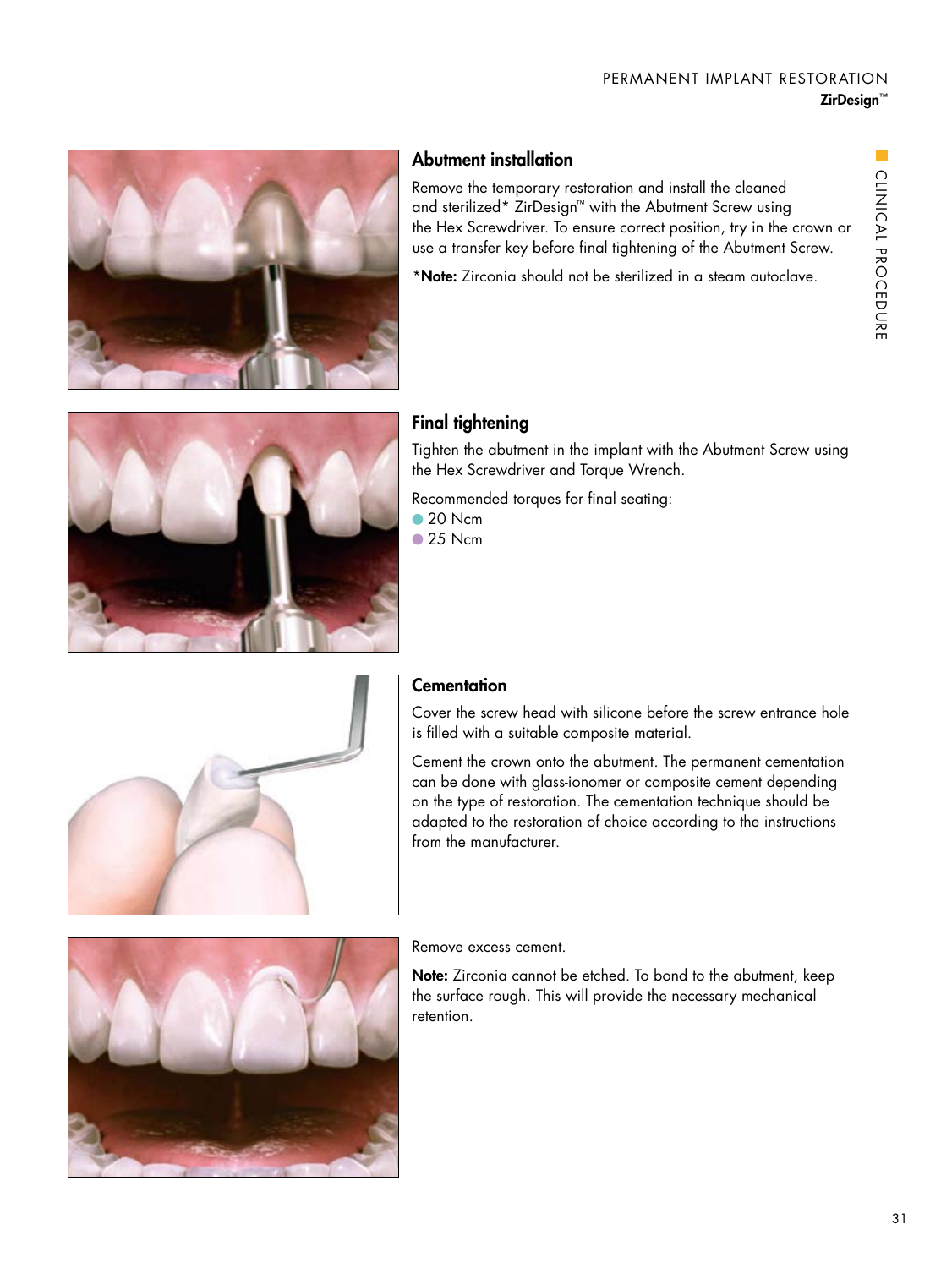### CastDesign<sup>™</sup>

Implant-level impression

CastDesign™ is recommended for fabrication of a customized abutment for both screw and cement-retained restorations, using regular wax-up and cast-to techniques. It provides great flexibility for creating excellent individualized esthetics even if the soft tissue is very thin.

CastDesign™ is useful for solving complicated cases that require angulation corrections up to 30°.

#### Indications and intended use

- Single, partial and fully edentulous situations
- For all positions in the mouth
- Cement-retained single crown and bridge restorations
- One-piece screw-retained single restoration

#### Technical data

Melting range: 1400–1490°C/2552–2660°F

Coefficient of thermal linear expansion for alloy: 25–500°C /77–932°F 12.3 (10–6/°C) 25–600°C /77–1112°F 12.7 (10–6/°C)

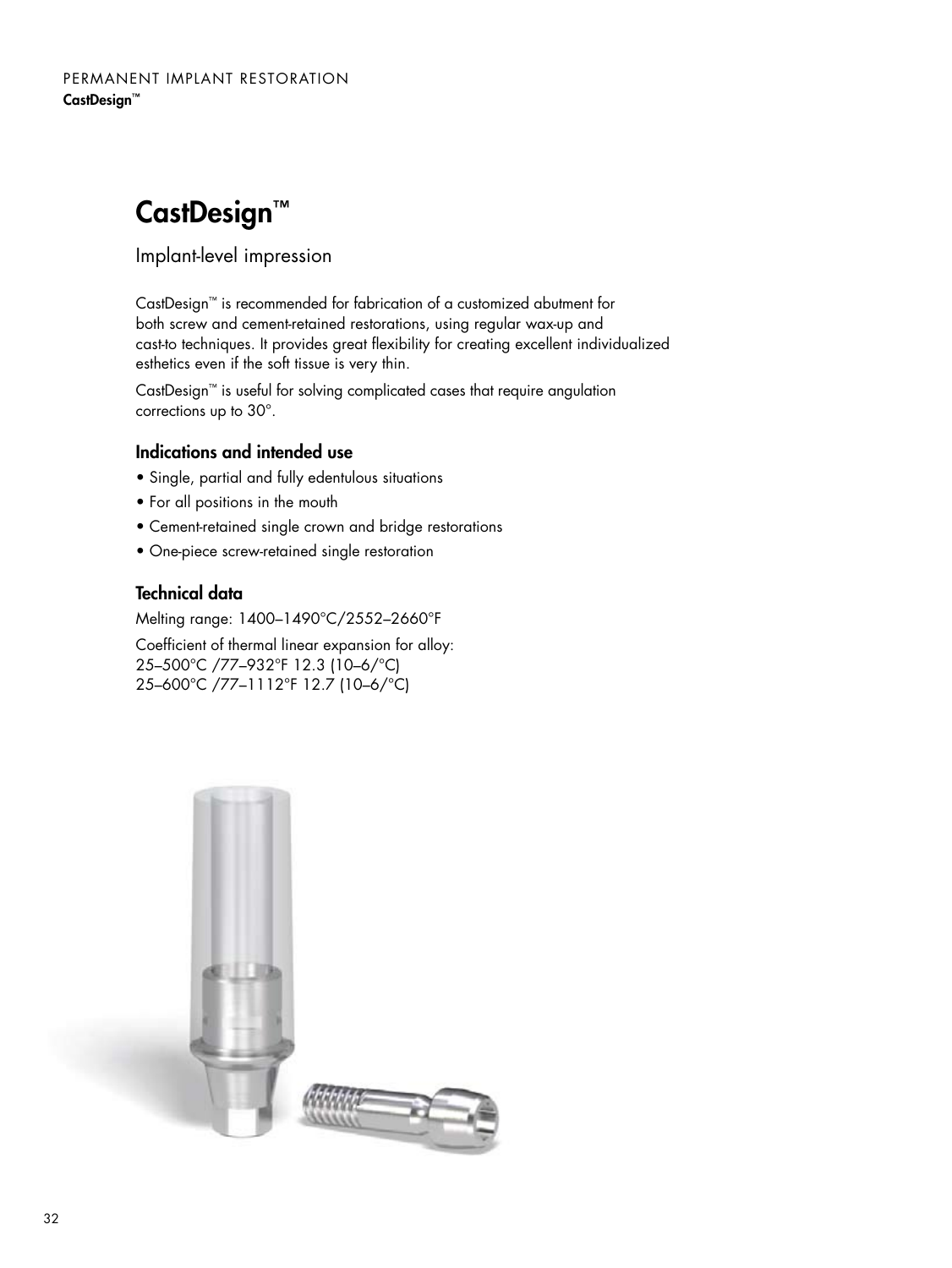

#### **Modification**

The impression is recorded at implant-level and a working model with soft tissue mask and replica is fabricated.

Make sure the soft tissue material has enough thickness and extension and can be repositioned easily.

The plastic cylinders on the CastDesign™ are modified at the laboratory. The abutment can be prepared to meet angulations as long as sufficient retention is present.



#### Wax-up

The abutment is shaped in wax and casted with a suitable metal to support the cemented crown.

Create the crown margin, which is normally placed 1–2 mm below the soft tissue margin. Check the wax-up for occlusal and mesial-distal clearance, allowing enough crown material in all directions.



#### Wax thickness

Make sure the wax-up is thick enough to avoid a miscast. Do not remove the plastic around the metal cylinder.



#### Invest, burnout and cast

Invest the waxed abutment.

Burnout and cast the abutment by using an alloy compatible with the CastDesign™ metal thermal expansion coefficient.

Note: The cast-on alloy must have a casting temperature that is below the solidus (1400°C/2552°F) of the CastDesign.

The CastDesign absorbs a lot of heat during burnout and casting. Make sure to compensate for this by:

- Increasing the time for the burnout and preheating procedures
- Raising the temperature slowly and increasing the final burnout temperature by approximately 100°C/212°F.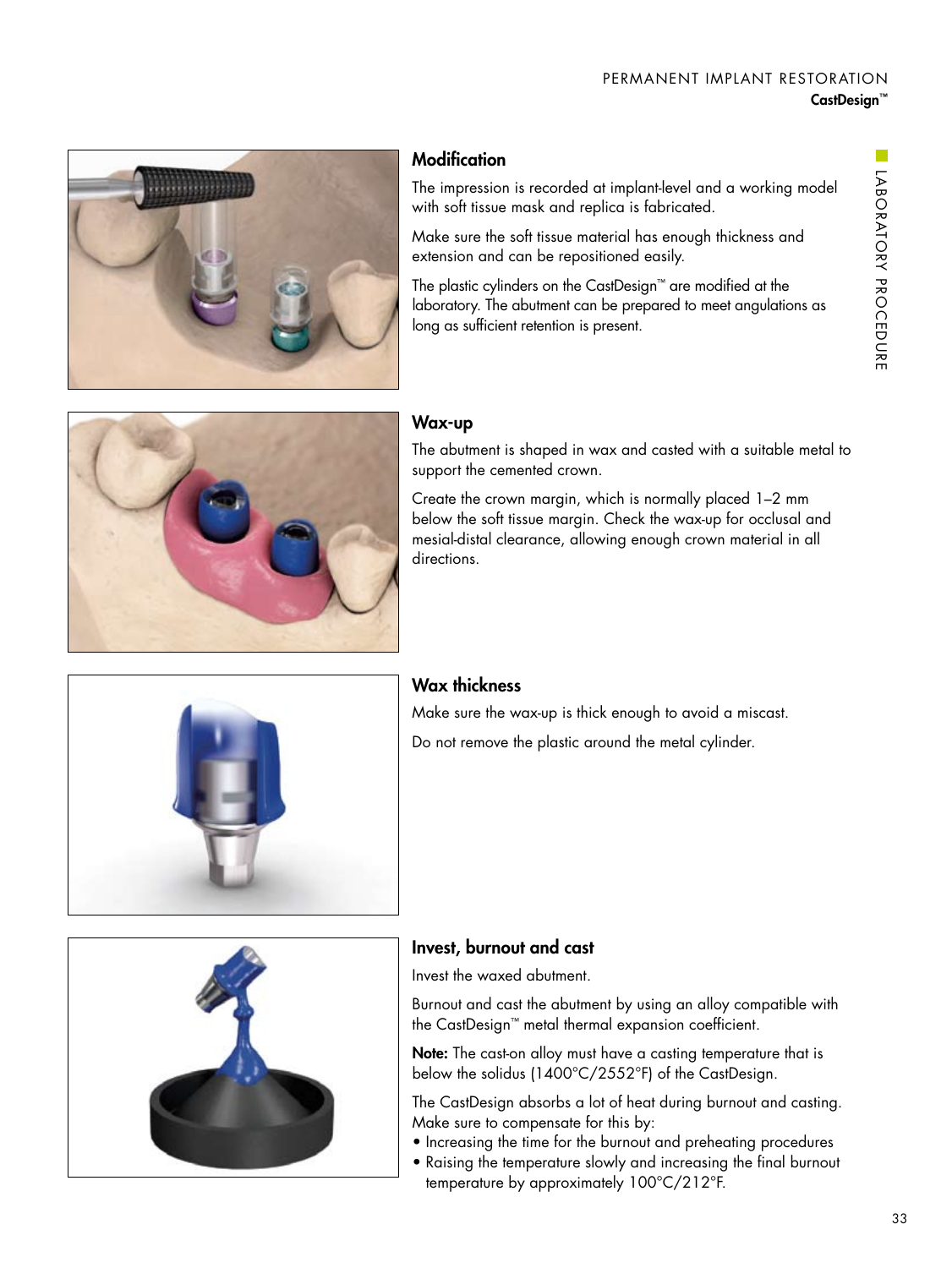#### permanent implant restoration CastDesign™



#### Finishing the abutment

Devest the abutment using glass beads. Make sure the screw access hole is free from investment material.

Connect the abutment into the Implant Replica using the Laboratory Abutment Screw and mount it in the Grinding Handle for easy handling. Finalize the abutment.

Note: Make sure not to damage the conical part of the abutment during blasting and grinding of the abutment.



#### Final restoration

Block the Abutment Screw access holes in the model with suitable material. Apply cement spacer. Fabricate and finalize the restoration.

Clean and prepare the abutments and restoration for delivery to the clinic.



#### Transfer key

A transfer key can be made to simplify the abutment positioning in the mouth. Openings in the key should permit access to the Abutment Screws.



#### Screw-retained abutment/crown (optional)

If a single tooth screw-retained restoration is required, the CastDesign™ can be used. The wax-up of the abutment should then be done to support an even layer of porcelain.

Make sure there is a significant thickness of the casting alloy covering the abutment, as the non-oxidizing alloy of the CastDesign is not intended for direct porcelain firing, which could cause the porcelain to crack.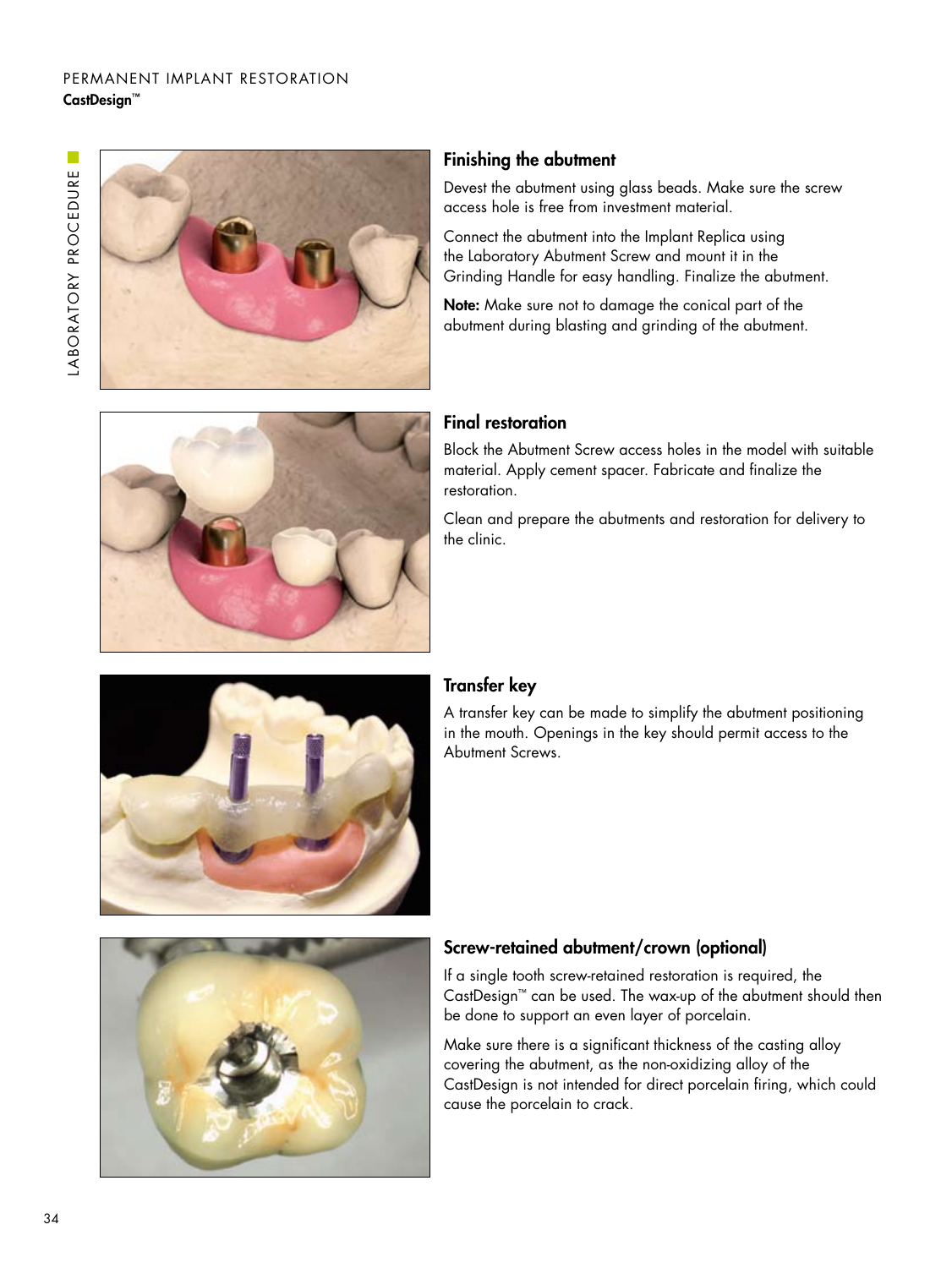#### permanent implant restoration CastDesign™



#### **Installation**

Remove the Healing Abutment or temporary restoration.

Tighten the cleaned and sterilized abutment in the implant with the Abutment Screw using the Hex Screwdriver and Torque Wrench.

Recommended torques for final seating:

• 20 Ncm

• 25 Ncm



#### **Cementation**

Cover the screw head with silicone before the screw entrance hole is filled with a suitable composite material.

Cement the crown onto the abutment. The cementation technique should be adapted to the restoration of choice and according to the instructions from the manufacturer.

Remove excess cement.

Note: These handling procedures also apply for Cast-to-Abutment.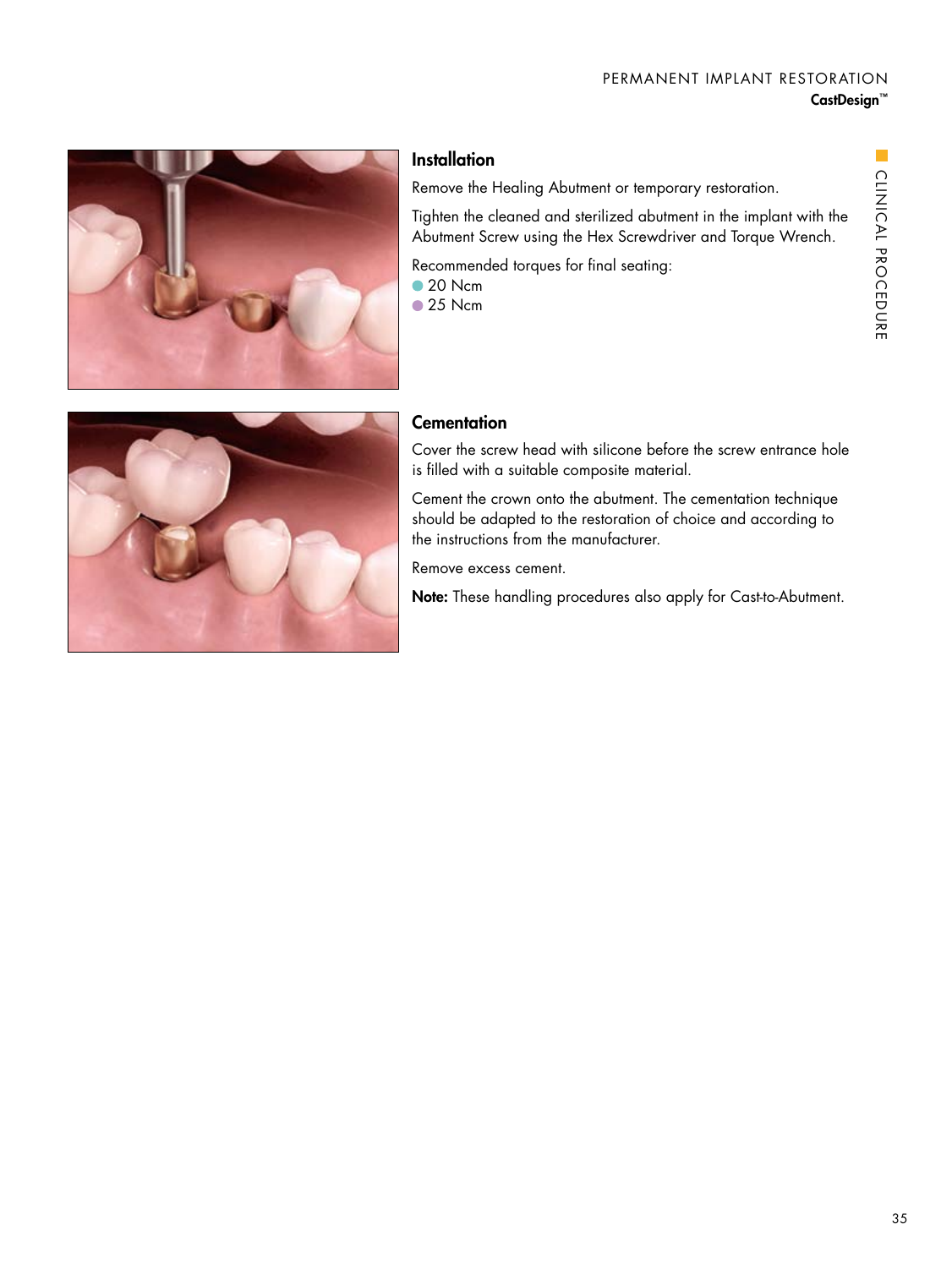### Recommended tightening torque

Type of product Torque – Ncm

| $.7$ pc or product                                                                   |   |   |   |  |                   |          |              |
|--------------------------------------------------------------------------------------|---|---|---|--|-------------------|----------|--------------|
|                                                                                      |   |   |   |  | ● X-Small ● Small |          | <b>Large</b> |
| Cover Screw                                                                          |   |   |   |  | Manual*           | Manual*  | Manual*      |
| <b>Healing Abutment</b><br>Healing Abutment Uni<br>ProHeal Cap<br>Healing Cap Angled |   |   |   |  | Manual**          | Manual** | Manual**     |
| TempDesign™                                                                          |   |   |   |  |                   | 15       | 15           |
| Temporary Abutment                                                                   |   |   |   |  | 15                | 15       | 15           |
| 20°/45° Cresco™ Insert for<br>Astra Tech Implant System™<br>20°/45° UniAbutment      |   |   |   |  |                   | 15       | 15           |
| <b>Bridge Screws</b><br>Cresco <sup>™</sup> Bridge Screw                             | I | ï | V |  |                   | 15       | 15           |
| Atlantis <sup>™</sup> Abutments for<br>Astra Tech Implant System™<br>ZirDesign™      |   |   |   |  |                   |          |              |
| TiDesign™<br>CastDesign™<br>Angled Abutment                                          |   |   |   |  | $15***$           | 20       | 25           |
| Direct Abutment™<br><b>Ball Abutment</b><br>Locator <sup>™</sup> Abutment            |   |   |   |  |                   |          |              |
|                                                                                      |   |   |   |  |                   | 25       | 25           |

\* Only light finger force (5–10 Ncm) using a manual screwdriver or contra angle preset at 25 rpm and 5–10 Ncm torque.

\*\* Only light finger force (5–10 Ncm) using a manual screwdriver. Do not use a Ratchet Wrench or Torque Wrench.

\*\*\* Note: Available for TiDesign™, Atlantis™ Abutment – titanium and Atlantis™ Abutment – GoldHue™.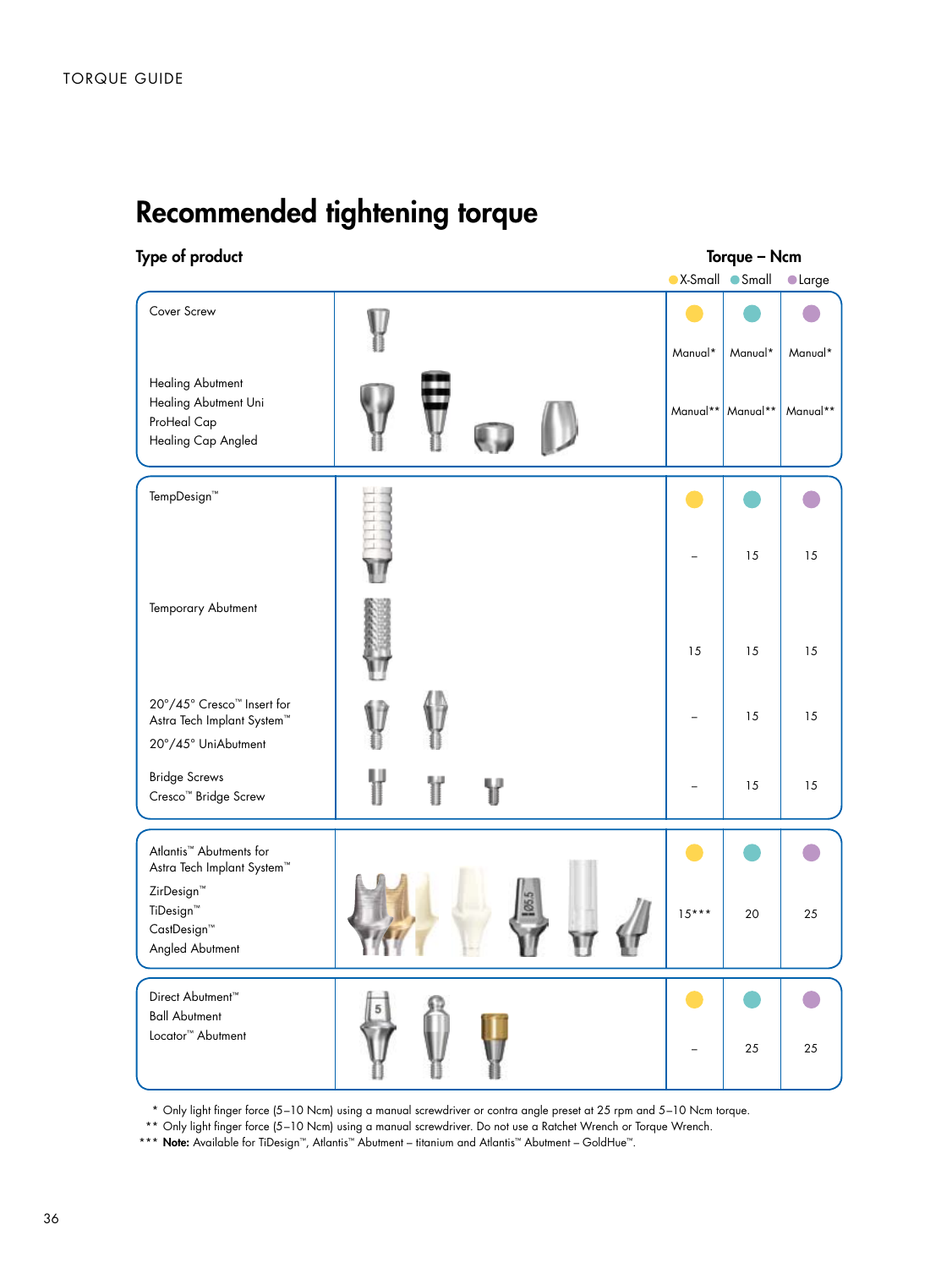### Cleaning and sterilization procedures

Before installation, the abutments must undergo a cleaning and sterilization procedure. The cleaning should preferably take place in an ultrasonic unit with a mixture of dishwashing detergent and water. For sterilization procedures, follow the instructions below.

| Abutment                                                                                                                                                                                                               | <b>Sterilization procedure</b>                                                                                      |
|------------------------------------------------------------------------------------------------------------------------------------------------------------------------------------------------------------------------|---------------------------------------------------------------------------------------------------------------------|
| Atlantis <sup>™</sup> Abutments - titanium<br>Atlantis <sup>™</sup> Abutments - GoldHue™<br>Direct Abutment™<br>TiDesign™<br>Temporary Abutment/TempDesign™<br>CastDesign™<br>Try-in Abutment<br><b>Abutment Screw</b> | Steam sterilization with a pre-vacuum cycle<br>(134°C/270-275°F for 3 minutes).                                     |
| Atlantis <sup>™</sup> Abutments – zirconia, white and shaded                                                                                                                                                           | Dry Heat(160°C/320°F for 2 hours) or<br>Liquid Chemical Sterilization / High Level Disinfection<br>is recommended.* |
| ZirDesign™                                                                                                                                                                                                             | Liquid Chemical Sterilization / High Level Disinfection<br>is recommended.*                                         |
| <b>Healing Abutment</b>                                                                                                                                                                                                | Sterile when delivered                                                                                              |

\*Note: Zirconia should not be sterilized in a steam autoclave. The process can affect the mechanical properties of the material.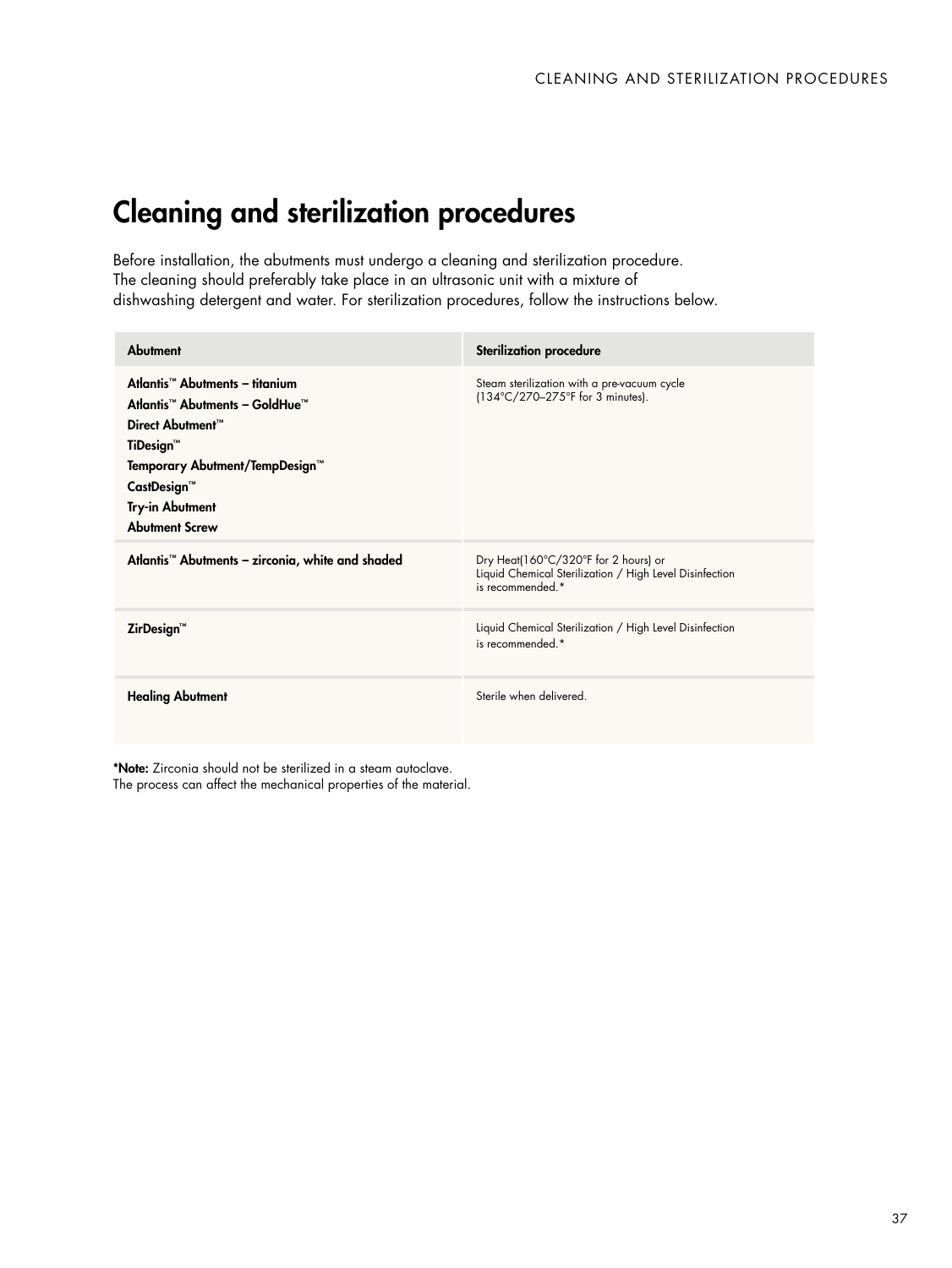### References supporting cement-retained restorations with Astra Tech Implant System™

#### Fixed partial restoration

Diss A, Dohan DM, Mouhyi J, Mahler P. Osteotome sinus floor elevation using Choukroun's platelet-rich fibrin as grafting material: a 1-year prospective pilot study with microthreaded implants. Oral Surg Oral Med Oral Pathol Oral Radiol Endod 2008;105(5):572-9.

Larsson C, Vult von Steyern P, Sunzel B, Nilner K. All-ceramic two- to five-unit implant.supported reconstructions. A randomized, prospective clinical trial. Swed Dent J 2006;30(2):45-53.

Lee DW, Park KH, Moon IS. Dimension of interproximal soft tissue between adjacent implants in two distinctive implant systems. J Periodontol 2006;77(6):1080-4.

Palmer RM, Howe LC, Palmer PJ.

A prospective 3-year study of fixed bridges linking Astra Tech ST implants to natural teeth. Clin Oral Implants Res 2005;16(3):302-7. (Ref. No. 78300)

#### Single tooth restoration

Cooper LF, Ellner S, Moriarty J, Felton DA, Paquette D, Molina A, et al.

Three-year evaluation of single-tooth implants restored 3 weeks after 1-stage surgery. Int J Oral Maxillofac Implants 2007;22(5):791-800. (Ref. No. 78988)

De Kok IJ, Chang SS, Moriarty JD, Cooper LF. A retrospective analysis of peri-implant tissue responses at immediate load/provisionalized microthreaded implants. Int J Oral Maxillofac Implants 2006;21(3):405-12. (Ref. No. 78727, 78776)

Donati M, La Scala V, Billi M, Di Dino B, Torrisi P, Berglundh T. Immediate functional loading of implants in single tooth replacement: a prospective clinical multicenter study. Clin Oral Implants Res 2008;19:740-48. (Ref. No. 79065)

#### Gotfredsen K.

A 5-year prospective study of single-tooth replacements supported by the Astra Tech implant: a pilot study. Clin Impl Dent Rel Res 2004;6(1):1-8. (Ref. No. 78273)

#### Karlsson U, Gotfredsen K, Olsson C.

Single-tooth replacement by osseointegrated Astra Tech dental implants: a 2-year report. Int J Prosthodont 1997;10(4):318-24. (Ref. No. 75067)

#### Norton MR.

The Astra Tech single-tooth implant system: a report on 27 consecutively placed and restored implants. Int J Periodontics Rest Dent 1997;17(6):575-83. (Ref. No. 75184)

#### Norton MR.

Biologic and mechanical stability of single-tooth implants: 4- to 7-year followup. Clin Impl Dent Rel Res 2001;3(4):214-20. (Ref. No. 75417)

#### Norton MR.

A short-term clinical evaluation of immediately restored maxillary TiOblast single-tooth implants. Int J Oral Maxillofac Implants 2004;19(2):274-81. (Ref. No. 78173)

#### Norton MR.

Multiple single-tooth implant restorations in the posterior jaws: maintenance of marginal bone levels with reference to the implant-abutment microgap. Int J Oral Maxillofac Implants 2006;21(5):777-84. (Ref. No. 78773)

Steveling H, Roos J, Rasmusson L.

Maxillary implants loaded at 3 months after insertion: results with Astra Tech implants after up to 5 years. Clin Impl Dent Rel Res 2001;3(3):120-4. (Ref. No. 75414)

Wennström JL, Ekestubbe A, Gröndahl K, Karlsson S, Lindhe J.

Implant-supported single-tooth restorations: a 5-year prospective study. J Clin Periodontol 2005;32(6):567-74. (Ref. No. 78476)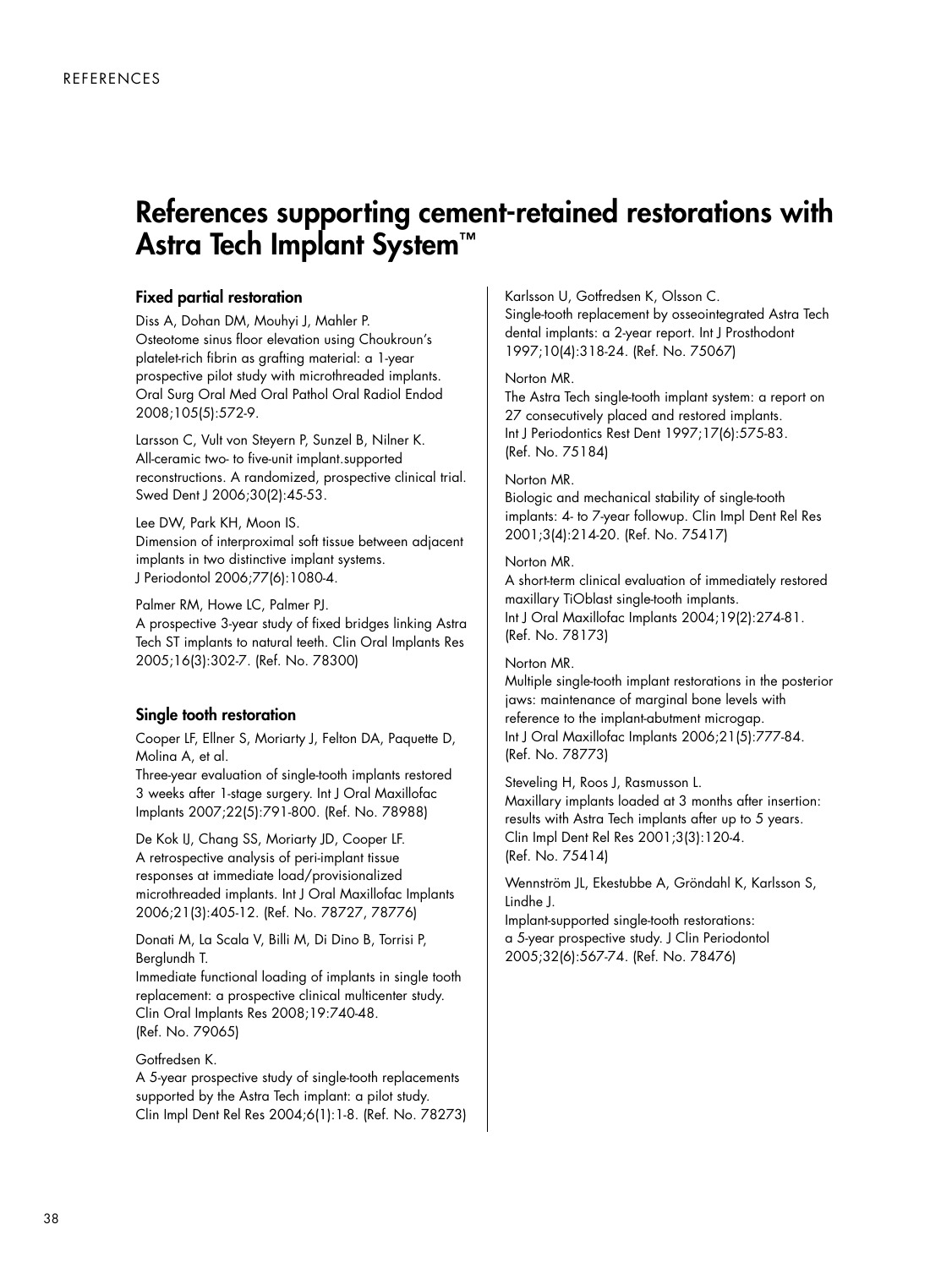